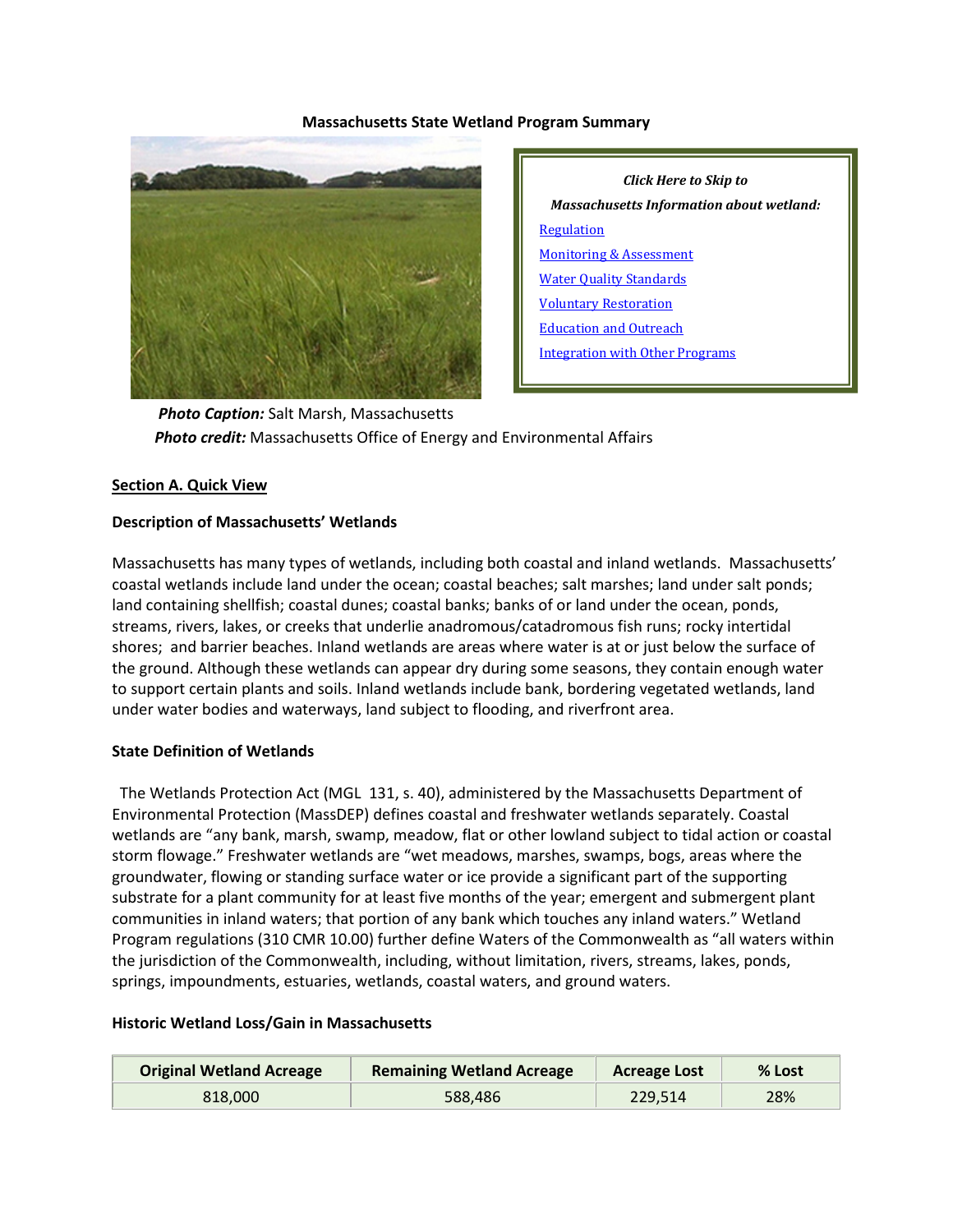Wetlands loss has slowed dramatically in the Commonwealth. From 2001 to 2005, MassDEP identified a total loss of 610 acres, or an average 152.5 acres of wetland each year. From 2005 through 2009, the Commonwealth lost a total of 135 acres or an average 33.7 acres per year. Over these two time periods, the average annual loss of wetlands declined by mprovement of 77.9 percent. Moreover, the percentage of these losses that were planned and conditioned in permits has increased, while wetlands lost to illegal activity has declined substantially. For those losses that have occurred illegally, MassDEP has taken steps to mitigate the consequences. The state has extensive field-verified maps.

### **No Net Loss Goal**

The state has adopted an overall no net loss goal.

#### **Primary State Wetlands Web Page**

<http://www.mass.gov/eea/agencies/massdep/water/watersheds/wetlands-protection.html>

#### **State Wetland Program Plan**

Massachusetts has a *State Wetland Program Plan* (2013-2017), which can be found at: [http://water.epa.gov/type/wetlands/upload/ma\\_wpp\\_and\\_transmittal\\_letter.pdf](http://water.epa.gov/type/wetlands/upload/ma_wpp_and_transmittal_letter.pdf)

Additionally, Massachusetts has a *Wetlands Summary and Workplan:*  <http://www.mass.gov/eea/docs/dep/water/priorities/wet12.pdf>

#### **State Resources for Wetland Work**

| <b>State Wetland</b><br><b>Management</b><br><b>Program Area</b> | <b>Regulatory</b>                                                | <b>Monitoring and</b><br><b>Assessment</b> | <b>Wetland Water</b><br><b>Quality Standards</b> | <b>Voluntary</b><br><b>Restoration</b>                                  |
|------------------------------------------------------------------|------------------------------------------------------------------|--------------------------------------------|--------------------------------------------------|-------------------------------------------------------------------------|
| <b>Agency</b>                                                    | MassDEP: Boston<br>Headquarters and<br>four regional<br>offices. | MassDEP                                    | Undifferentiated                                 | Dept. of Fish &<br><b>Game Division of</b><br>Ecological<br>Restoration |
| Source(s)                                                        | DEP Wetland<br>Permitting Fees,<br><b>General Funds</b>          | <b>Federal Grants</b>                      | <b>General Funds</b>                             | Federal Grants,<br>state grant,<br>general funds, ILF                   |
| <b>Amount</b>                                                    | Information<br>unavailable                                       | Information<br>unavailable                 | Information<br>unavailable                       | Information<br>unavailable                                              |
| <b>Staffing</b>                                                  | <b>39 FTE</b>                                                    | "03" Consultant                            | Information<br>unavailable                       | 7 FTE dedicated<br>to wetland / river<br>restoration                    |
| <b>Agency</b>                                                    |                                                                  | <b>Coastal Zone</b><br>Management          |                                                  |                                                                         |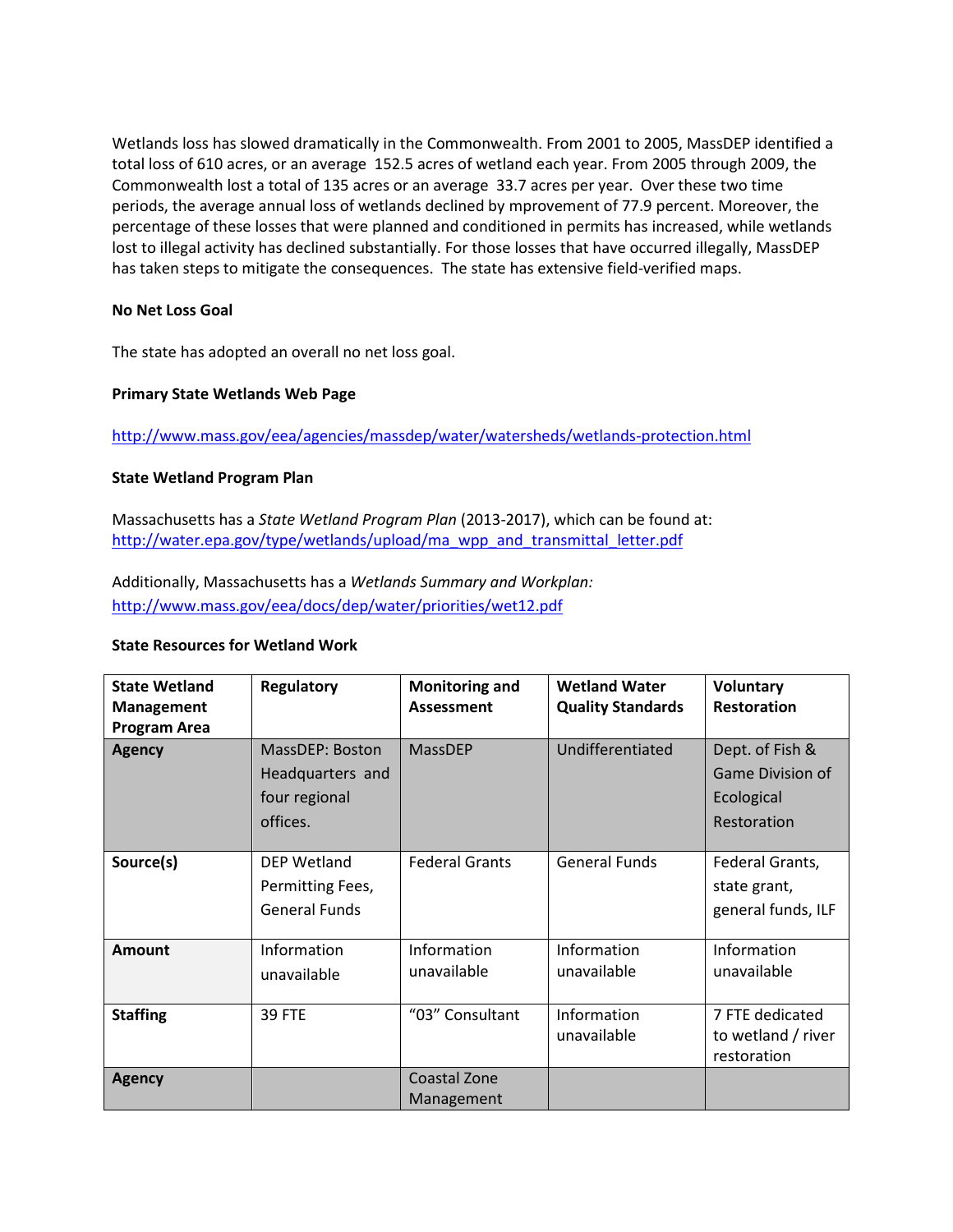| Source(s)       | Information<br>unavailable |  |
|-----------------|----------------------------|--|
| Amount          | Information<br>unavailable |  |
| <b>Staffing</b> | $^{\sim}$ 1 FTE            |  |
| <b>Agency</b>   | <b>WPD</b>                 |  |
| Source(s)       | Information<br>unavailable |  |
| Amount          | Information<br>unavailable |  |
| <b>Staffing</b> | 0.5 FTE FTE                |  |

| <b>State Permitting Fees</b> | NΟ<br>X YES                                          |
|------------------------------|------------------------------------------------------|
| Amount:                      | \$110-\$9,830                                        |
| Agency:                      | Massachusetts Department of Environmental Protection |

#### **Innovative Features:**

- Mass DEP (with UMass Amherst, and the MA Office of Coastal Zone Management) developed a fully empirically-based method for developing Indices of Biological Integrity (IBI) that does not rely on expert opinion or the arbitrary designation of reference sites and has piloted its application in forested wetlands and coastal salt marshes in the state: *Massachusetts.Empirically Derived Indices of Biotic Integrity for Forested Wetlands, Coastal Salt Marshes and Wadable Freshwater Streams in Massachusetts* (September 2013) <http://www.mass.gov/eea/docs/dep/water/resources/a-thru-m/ibifin.pdf>Massachusetts is currently working on a pilot watershed assessment using IBI's and an innovative landscape level model called Comprehensive Assessment and Prioritization System (CAPS) to assess sites in accordance with a continuous Aquatic Life Use Model.
- In the fall of 2002, the [MassDEP](http://www.mass.gov/dep/water/resources/protwet.htm) launched an innovative project to evaluate its wetlands protection efforts over the previous decade utilizing remote sensing. This project, known as the Wetlands Loss Initiative, made use of state wetlands maps produced using aerial photography over the prior eleven years. Using the 2002 [DEP Wetlands \(1:12,000\)](http://www.mass.gov/anf/research-and-tech/it-serv-and-support/application-serv/office-of-geographic-information-massgis/datalayers/depwetlands112000.html) datalayer, MassDEP developed a methodology to create a digital database of areas of apparent wetlands alteration occurring between 1990 and 2001. This methodology involved superimposing images from later aerial flyovers over the original wetlands base maps to highlight changes over time. Detected wetland alterations included wetlands subject to clearing, building, or filling. Information is used for assessment, enforcement and deterrent purposes. The project has been successful at deterring illegal wetlands destruction, the project's most important measure of success. [http://www.mass.gov/anf/research-and-tech/it-serv-and-support/application-serv/office-of](http://www.mass.gov/anf/research-and-tech/it-serv-and-support/application-serv/office-of-geographic-information-massgis/datalayers/wetchange.html)[geographic-information-massgis/datalayers/wetchange.html.](http://www.mass.gov/anf/research-and-tech/it-serv-and-support/application-serv/office-of-geographic-information-massgis/datalayers/wetchange.html) The state has been working on building this resource for 25 years.
- Mass DEP and UMass completed a study of wetland restoration success in 2015, which provided insights into some of the challenges in measuring and tracking restoration projects.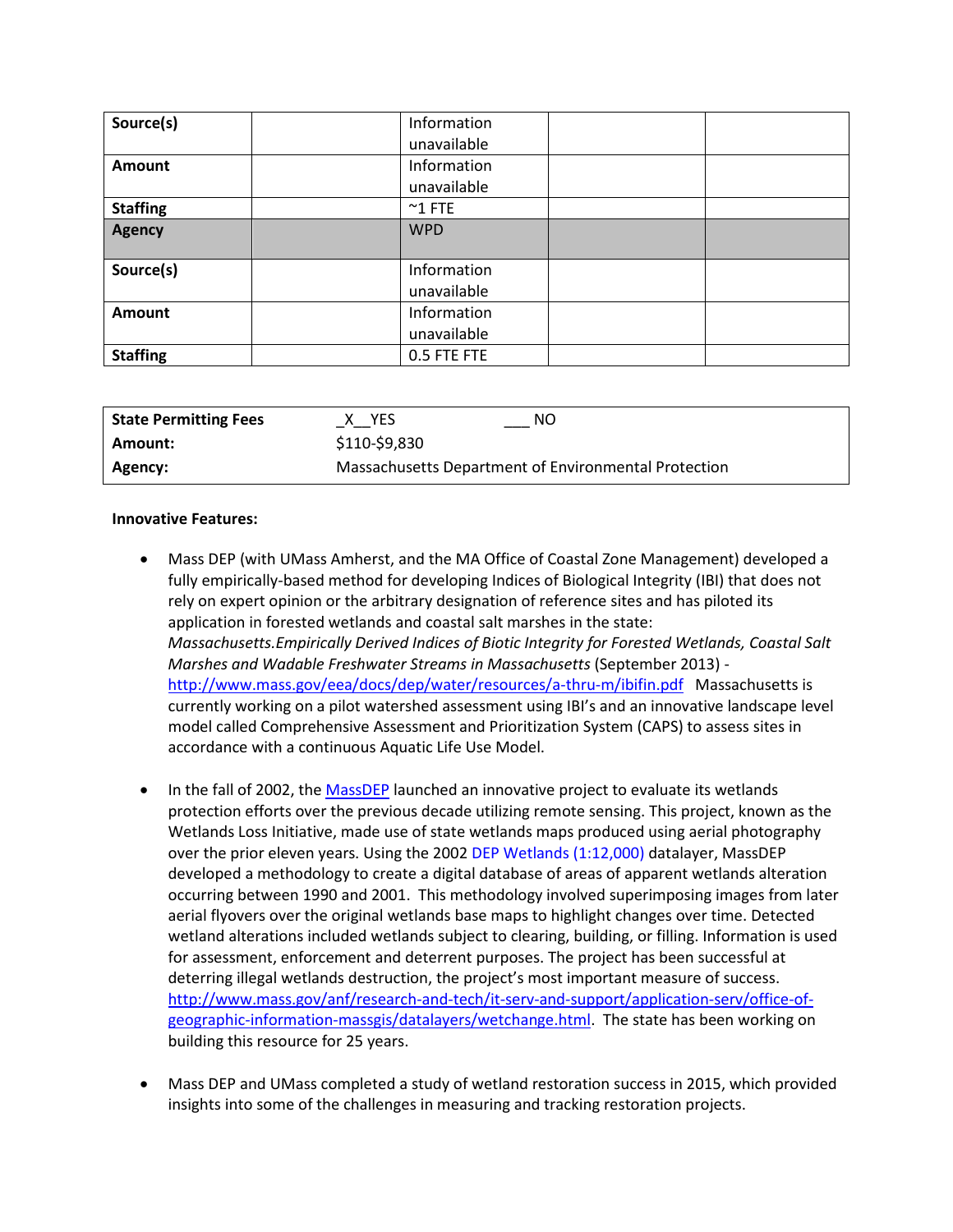### **Models and Templates:**

- High quality, field checked maps
- Wetland Information Resource (WIR) Database and MapView

## <span id="page-3-0"></span>**Section B. Regulatory Approaches**

### **How are Massachusetts' Wetlands Regulated?**

The Wetlands Protection Act [Massachusetts General Laws (MGL) Chapter 131, Section 401 protects wetlands and the public interests they serve, including flood control, prevention of pollution and storm damage, and protection of public and private water supplies, groundwater supply, fisheries, land containing shellfish, and wildlife habitat. These public interests are protected by requiring a careful review of proposed work that may alter wetlands or work in 100-foot buffer zones to certain types of wetlands.

The Wetland Protection Act is administered in a decentralized way. While the policies and regulations are promulgated by MassDEP, permits are actually issued by the 351 local conservation commissions. The commissions' volunteer boards comprise three to seven members appointed by the selectmen or city council. In addition to developing regulations and policies, MassDEP provides technical training to commissions. MassDEP also hears appeals of decisions made by commissions.

Additionally, permanent restriction orders have been placed on selected wetlands in over 50 communities under the Inland and Coastal Wetlands Restriction Acts. The restriction orders provide added protection for selected wetlands by prohibiting certain activities in advance of any work being proposed. Finally, over 170 Massachusetts communities have local wetlands protection bylaws in addition to the state and federal laws.

### **Wetland Delineation**

| <b>Delineation Guidance</b> | <b>Yes</b> | <b>No</b> | <b>Detail</b>                                         |
|-----------------------------|------------|-----------|-------------------------------------------------------|
| Use State's own Method      | Х          |           | "More exacting and stringent than the Corps standard" |
|                             |            |           | and includes vegetation, saturation and innundation   |
| Use Corps' 87 Manual and    |            | Χ         |                                                       |
| <b>Regional Supplement</b>  |            |           |                                                       |
| Other (Please describe)     |            | х         |                                                       |

### **Evaluation Methodology**

All wetlands are "presumed significant" so there is no need to conduct evaluations or rankings. The state's regulations are structured to take into consideration functions. Additionally, the state's stormwater standards have a built-in evaluation function looking at habitat function.

### **Exempted Activities**

The Wetlands Protection Act exempts those activities undertaken in the course of maintaining, repairing or replacing, but not substantially changing or enlarging, an existing and lawfully located structure or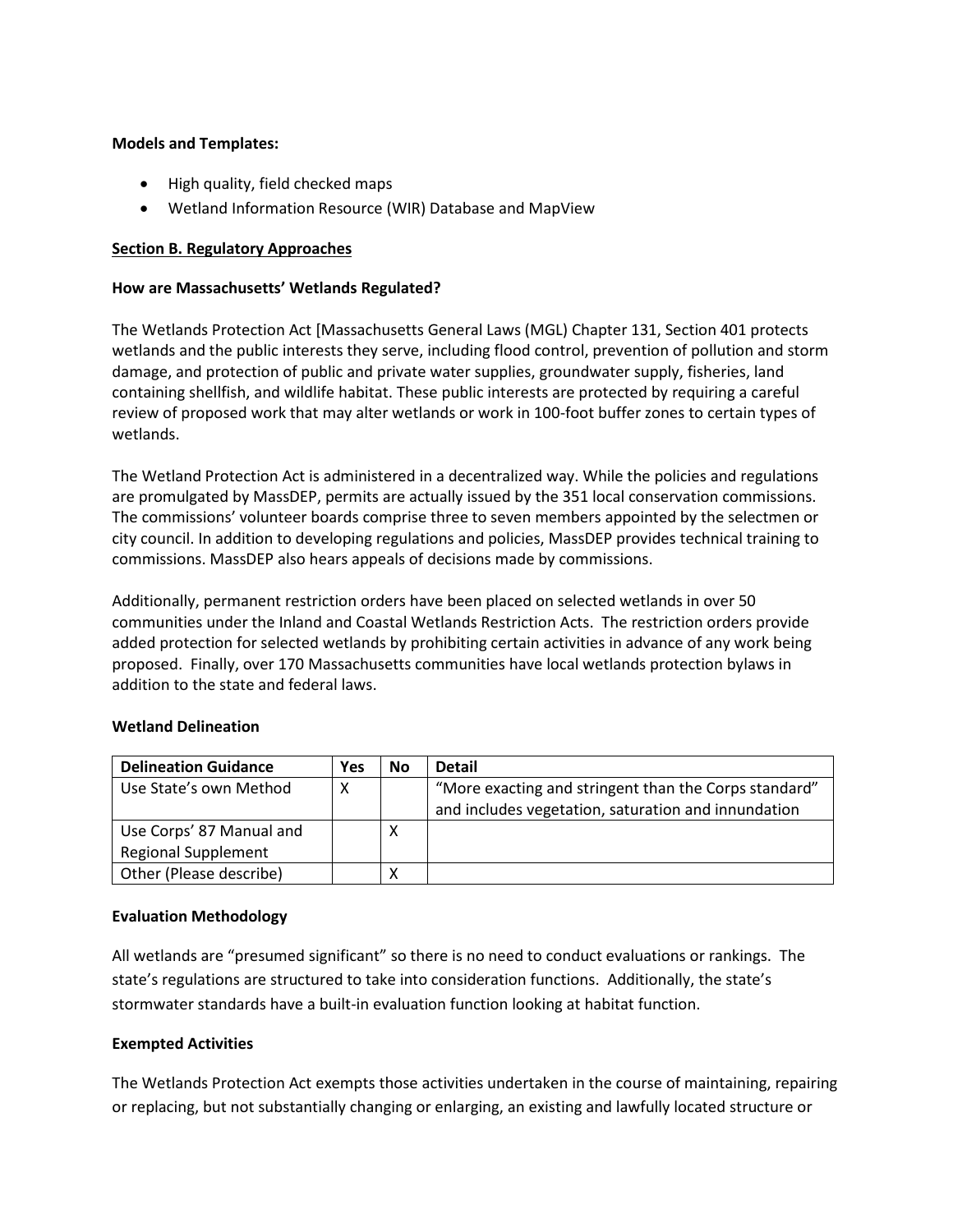facility used in the service of the public and used to provide electric, gas, sewer, water, telephone, telegraph and other telecommunication services.

The corresponding Wetland Regulations (310 CMR 10.00) exempt certain minor activities (310 CMR 10.02(2) related to certain residential, utility, and transportation activities, as well as, 310 CMR 10.02(3)(b) related to the maintence of certain stormwater management systems.

# **Special Provisions for Agriculture and Forestry**

Many farming and forestry activities are exempt from regulation under the Wetlands Protection Act. The Wetlands Protection Act exempts "work performed for the normal maintenance or improvement of land in agricultural and aquacultural use" from review. The statute explicitly limits the exemption to normal activities that occur on land currently in agricultural use and does not include activities that would bring new land into agricultural use. In 1991, a Farmland Advisory Committee was established to advise MassDEP on clarifying the limits of the agricultural exemption. A resultant publication: Farming in Wetland Resource Areas - A Guide to Agriculture and the Massachusetts Wetland Protection Act (1996) provides a more detailed discussion on this issue. <http://www.mass.gov/eea/docs/dep/water/laws/a-thru-h/farman.pdf>

# **Penalties and Enforcement**

Massachusetts has a two-tiered structure for enforcement of wetlands protections. Local conservation commissions in each city and town are the first line of defense, both for wetlands permitting and for enforcement. MassDEP gets involved in appeals, superseding orders of conditions, complex enforcement cases, and guidance when a local conservation commission seeks enforcement assistance. MassDEP typically handles enforcement cases through the administrative enforcement process and consults with the Attorney General's Office on all cases involving penalties in excess of \$40,000. Recent MassDEP Enforcement Initiatives have included:

- 1.) Use aerial photography to identify areas of historical wetlands change and produce evidence to support enforcement where those alterations were not permitted – the goal being to deter new illegal fill and restore illegally filled wetland resource areas.
- 2.) Verify success of replication projects is to ensure no net loss of wetlands and to achieve functional wetland mitigation.
- 3.) Multi-step compliance effort to identify previously permitted projects, determine if the authorized project was ever constructed, evaluate current ownership, and finally determine if the project had expired without receiving a Certificate of Compliance. In those cases where the owner is not responsive, or the site is not in compliance, assessment was made for possible enforcement action.

The Wetland Enforcement Manual: A Guide to Effective Compliance with the Massachusetts Wetlands Protection Act Regulations (2004) – [\(http://www.mass.gov/eea/docs/dep/water/laws/i-thru](http://www.mass.gov/eea/docs/dep/water/laws/i-thru-z/wenfman.pdf)[z/wenfman.pdf\)](http://www.mass.gov/eea/docs/dep/water/laws/i-thru-z/wenfman.pdf) explains a range of enforcement options for both local conservation commissions and MassDEP staff.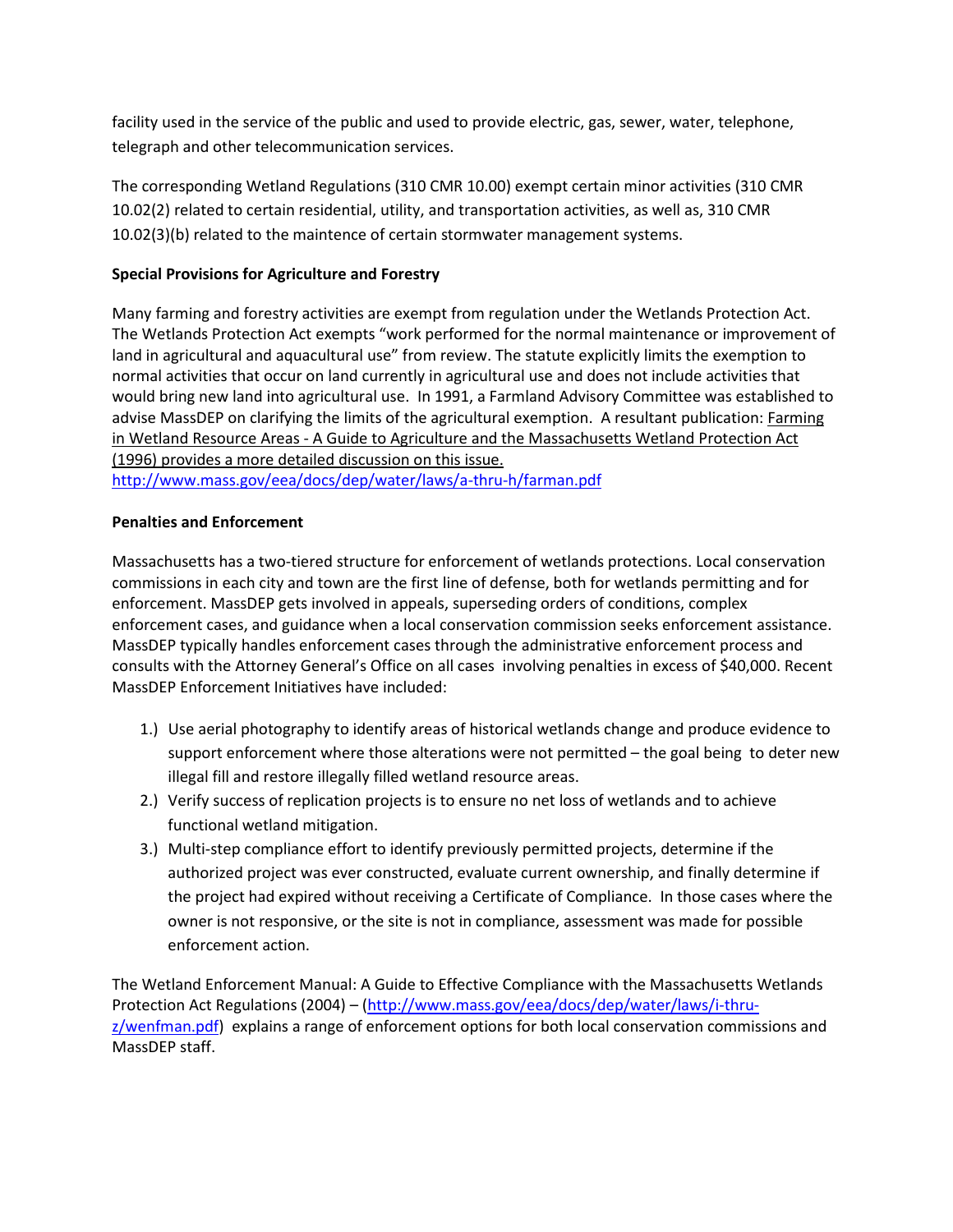## **Permit Tracking**

The Wetland Program currently has multiple data systems in place to track permitting, compliance, enforcement, and mitigation efforts. Mass DEP tracks the number of Notice of Intent (NOI) filings reviewed, Superseding Order of Conditions (SOC) issued and 401 certifications issued. Approximately 3- 5% of the NOI permits issued by Conservation Commissions are appealed, and MassDEP experts decide on the controversial issues presented in each appeal through the issuance of SOC permit decisions. In addition, 401 Water Quality Certificates are issued for dredge and fill projects.

# **State General Permit (statewide vs. regional coverage)**

| <b>Permit Coverage</b>          | Yes | <b>No</b> | <b>Detail (Type of Permit)</b> |
|---------------------------------|-----|-----------|--------------------------------|
| Regional General Permit         |     |           |                                |
| <b>Statewide General Permit</b> |     |           | The state has a SPGP           |

Massachusetts has a General Permit (Effective Date: February 4, 2015. The permit can be found at: <http://www.mass.gov/eea/docs/dep/water/approvals/year-thru-alpha/m-thru-s/magp-15.pdf>

In accordance with the Clean Waters Act, the issuance of the Department of the Army General Permit for Massachusetts, and the associated MassDEP 401 Water Quality Certification, authorizes or requires review and permitting of certain activities with specific limitations and conditions. The Massachusetts 401 Water Quality Certification can be found at:

<http://www.mass.gov/eea/docs/dep/water/approvals/year-thru-alpha/06-thru-d/401gp-15.pdf>

### **Assumption of 404 Powers**

| <b>Assumption Status</b>   | Yes | No | <b>Detail</b> |
|----------------------------|-----|----|---------------|
| Assumed                    |     |    |               |
| Applying for Assumption    |     |    |               |
| <b>Explored Assumption</b> |     |    |               |

### **Joint Permitting**

Massachusetts has joint wetland permit processing procedures for Category One §401 projects only with the US Army Corps of Engineers.

### **Special Area Management Plans and Advanced Identification Plans**

In 2011, completed a study to identify and map vulnerable wetlands in the Upper Charles River communities of Bellingham, Franklin and Milford. Vulnerable wetlands are defined as headwater streams, vernal pools, vernal pool clusters, and critical areas, as defined by the Massachusetts Wetlands Regulations' Stormwater Standards

The study provided technical and planning assistance to protect vulnerable wetlands from stormwater pollution. Vulnerable-wetlands GIS maps were developed for each community that show the location of vulnerable wetlands, relative to developed sites, to identify best stormwater-control options to protect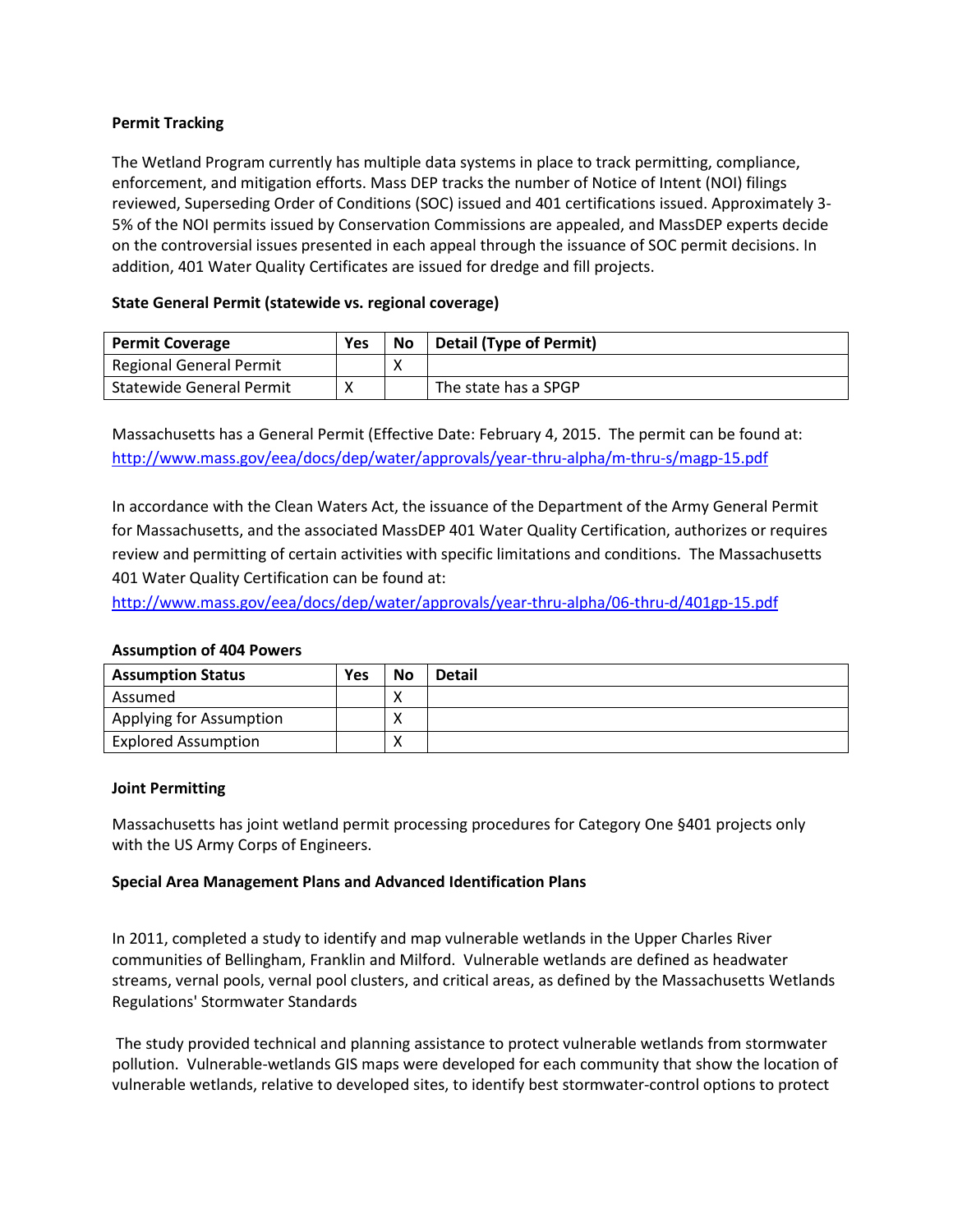resources and reduce phosphorus loading to the Charles River. For more information, see: http://www.mass.gov/eea/agencies/massdep/water/watersheds/mapping-vulnerable-wetlands.html

#### **Buffer Protections**

| Massachusetts             | Yes | Nσ |
|---------------------------|-----|----|
| <b>Buffer Protections</b> |     |    |

*Buffer Protections Description:* In the Massachusetts Wetlands Protection Act regulations (310 Code of Massachusetts Regulations 10.04) define Buffer Zone as meaning that area of land extending 100 feet horizontally outward from the boundary of banks, wetlands, beaches, dunes, marshes, or swamps bordering on water bodies. Such Bordering Vegetated Wetlands are areas where the soils are saturated or inundated such that they support plants that are adapted to periodically wet conditions[\(http://www.mass.gov/eea/docs/dep/water/laws/a-thru-h/bvwmanua.pdf\)](http://www.mass.gov/eea/docs/dep/water/laws/a-thru-h/bvwmanua.pdf). There are a lot of minor activities allowed within the buffer zone.

Recent amendments to wetland regulations pertaining to Buffer Zones provide allowances for certain minor activities related to transportation and utility maintenance project to occur within wetland Buffer Zones. The current Massachusetts Wetland Program Plan also anticipates future improvements to wetland condition by strengthening buffer zone protection policy based on CAPS assessment of ecological integrity. Massachusetts also has a manual, *Delineating Bordering Vegetated Wetlands under the Massachusetts Wetland Protection Act* [\(http://www.mass.gov/eea/docs/dep/water/laws/a-thru](http://www.mass.gov/eea/docs/dep/water/laws/a-thru-h/bvwmanua.pdf)[h/bvwmanua.pdf\)](http://www.mass.gov/eea/docs/dep/water/laws/a-thru-h/bvwmanua.pdf). Finally the state has a manual to assist landowners with the creation, restoration and maintenance of vegetated buffers [\(http://www.mass.gov/eea/docs/dep/water/bufman.pdf\)](http://www.mass.gov/eea/docs/dep/water/bufman.pdf).

### **Mitigation Policy**

Massachusetts wetland regulations set forth state mitigation requirements. For projects that are less than 5,000 square feet, compensation must be at the ratio of 1:1. Description of Massachusetts' wetland replication requirements are outlined in the following document: <http://www.mass.gov/eea/docs/dep/water/laws/i-thru-z/replicat.pdf>

Massachusetts is currently completing a multi-year intensive study of wetland mitigation success which is expected to be available by the summer od 2015. Revisions are expected to be made to state mitigation requirements over the next several years.

### **Links to Regulatory Documents:**

- [301 CMR 10.00: Densely Developed Areas](http://www.mass.gov/eea/agencies/massdep/water/regulations/301-cmr-10-00-densely-developed-areas.html) [http://www.mass.gov/eea/agencies/massdep/water/regulations/301-cmr-10-00-densely](http://www.mass.gov/eea/agencies/massdep/water/regulations/301-cmr-10-00-densely-developed-areas.html)[developed-areas.html](http://www.mass.gov/eea/agencies/massdep/water/regulations/301-cmr-10-00-densely-developed-areas.html) Defines a "densely developed area" under the Rivers Protection Act to protect wetlands in Massachusetts.
- [310 CMR 10.00: Wetlands Protection Act Regulations](http://www.mass.gov/eea/agencies/massdep/water/regulations/310-cmr-10-00-wetlands-protection-act-regulations.html) [http://www.mass.gov/eea/agencies/massdep/water/regulations/310-cmr-10-00-wetlands](http://www.mass.gov/eea/agencies/massdep/water/regulations/310-cmr-10-00-wetlands-protection-act-regulations.html)[protection-act-regulations.html](http://www.mass.gov/eea/agencies/massdep/water/regulations/310-cmr-10-00-wetlands-protection-act-regulations.html) Procedures for issuing licenses and permits under the Wetlands Protection Act.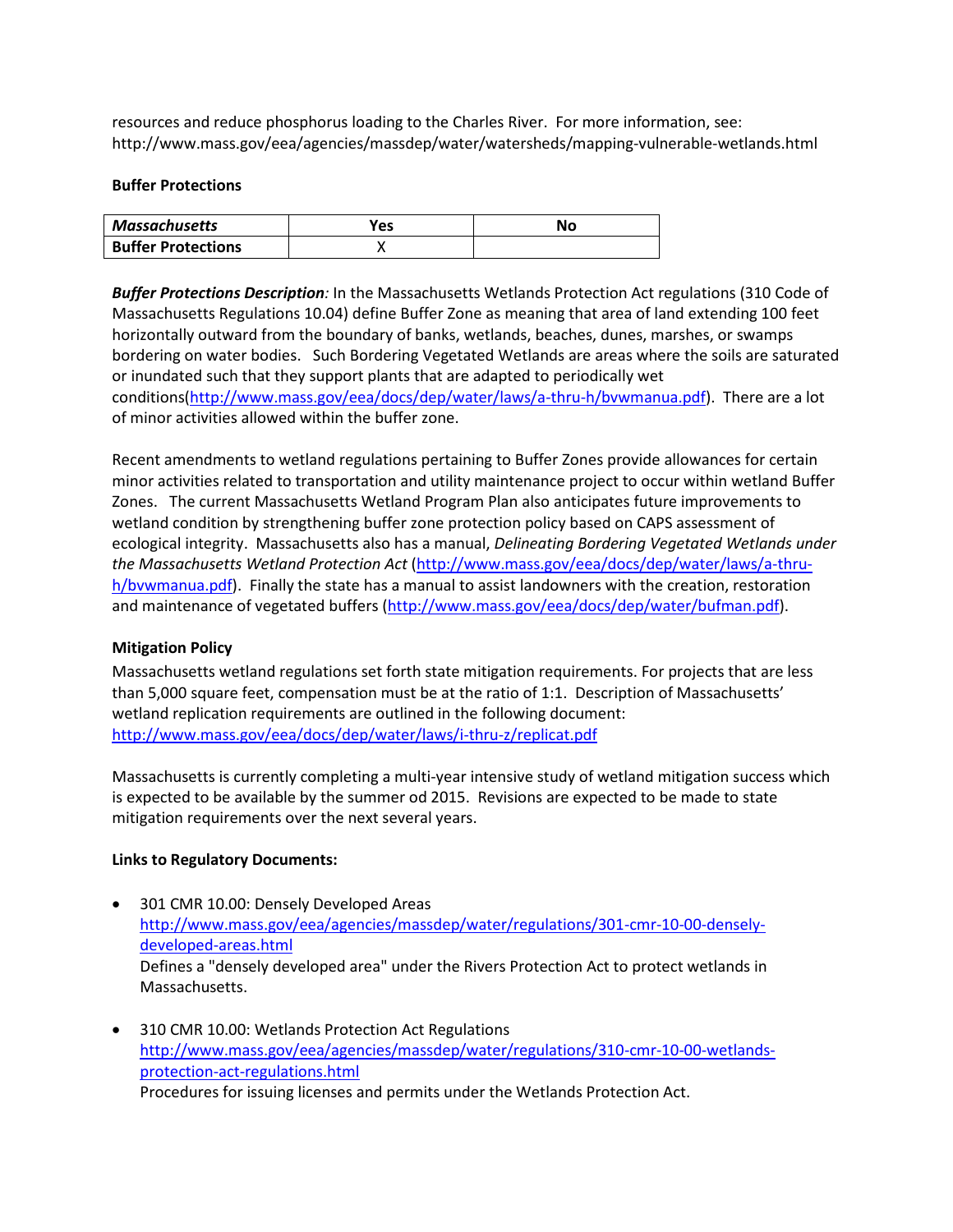- [310 CMR 12.00: Adopting Coastal Wetlands Orders](http://www.mass.gov/eea/agencies/massdep/water/regulations/310-cmr-12-00-adopting-coastal-wetlands-orders.html) [http://www.mass.gov/eea/agencies/massdep/water/regulations/310-cmr-12-00-adopting-coastal](http://www.mass.gov/eea/agencies/massdep/water/regulations/310-cmr-12-00-adopting-coastal-wetlands-orders.html)[wetlands-orders.html](http://www.mass.gov/eea/agencies/massdep/water/regulations/310-cmr-12-00-adopting-coastal-wetlands-orders.html) Procedures for issuing activity-restriction orders in coastal wetlands areas.
- [310 CMR 13.00: Adopting Inland Wetlands Orders](http://www.mass.gov/eea/agencies/massdep/water/regulations/310-cmr-13-00-adopting-inland-wetlands-orders.html) [http://www.mass.gov/eea/agencies/massdep/water/regulations/310-cmr-13-00-adopting-inland](http://www.mass.gov/eea/agencies/massdep/water/regulations/310-cmr-13-00-adopting-inland-wetlands-orders.html)[wetlands-orders.html](http://www.mass.gov/eea/agencies/massdep/water/regulations/310-cmr-13-00-adopting-inland-wetlands-orders.html) Procedures for issuing activity-restriction orders in inland wetlands areas.
- [310 CMR 23.00: Renovation of Abandoned Cranberry Bogs](http://www.mass.gov/eea/agencies/massdep/water/regulations/310-cmr-23-00-renovation-of-abandoned-cranberry-bogs.html) [http://www.mass.gov/eea/agencies/massdep/water/regulations/310-cmr-23-00-renovation-of](http://www.mass.gov/eea/agencies/massdep/water/regulations/310-cmr-23-00-renovation-of-abandoned-cranberry-bogs.html)[abandoned-cranberry-bogs.html](http://www.mass.gov/eea/agencies/massdep/water/regulations/310-cmr-23-00-renovation-of-abandoned-cranberry-bogs.html) Establishes a permit process and performance standards for the renovation of eligible abandoned cranberry bogs.
- [310 CMR 1.00: Adjudicatory Proceedings](http://www.mass.gov/eea/agencies/massdep/water/regulations/310-cmr-1-00-adjudicatory-proceedings.html) [http://www.mass.gov/eea/agencies/massdep/water/regulations/310-cmr-1-00-adjudicatory](http://www.mass.gov/eea/agencies/massdep/water/regulations/310-cmr-1-00-adjudicatory-proceedings.html)[proceedings.html](http://www.mass.gov/eea/agencies/massdep/water/regulations/310-cmr-1-00-adjudicatory-proceedings.html) 310 CMR 1.00 governs the conduct of adjudicatory appeals and adjudicatory hearings of the Department of Environmental Protection under M.G.L. c. 30A.
- [310 CMR 4.00: Timely Action Schedule and Fee Provisions](http://www.mass.gov/eea/agencies/massdep/service/regulations/310-cmr-4-00-timely-action-schedule-and-fee-provisions.html) [http://www.mass.gov/eea/agencies/massdep/service/regulations/310-cmr-4-00-timely-action](http://www.mass.gov/eea/agencies/massdep/service/regulations/310-cmr-4-00-timely-action-schedule-and-fee-provisions.html)[schedule-and-fee-provisions.html.](http://www.mass.gov/eea/agencies/massdep/service/regulations/310-cmr-4-00-timely-action-schedule-and-fee-provisions.html) 310 CMR 4.00 governs the fees set for MassDEP-issued permits and approvals, and the timelines for review of submitted permit applications. Effective 8/2013.

# <span id="page-7-0"></span>**Section C. Monitoring and Assessment**

### **Agency Responsible for Wetland Monitoring and Assessment**

Mass DEP has a *Comprehensive State Monitoring and Assessment Program for Wetlands in Massachusetts*. Massachusetts follows EPA's suggested three-tiered monitoring program that incorporates landscape assessments through GIS images and photography for Level 1, a Rapid Assessment Methodology (RAM) with limited fieldwork for Level 2, and Intensive Site Assessments for Level 3.

### **Wetland Monitoring and Assessment Characteristics**

| Level               | None | Level 1 | <b>AVA</b><br>בו ב<br>$- - -$ | -<br>Level 3 |
|---------------------|------|---------|-------------------------------|--------------|
| ıssachusetts<br>.vr |      |         | $\cdot$                       | . .          |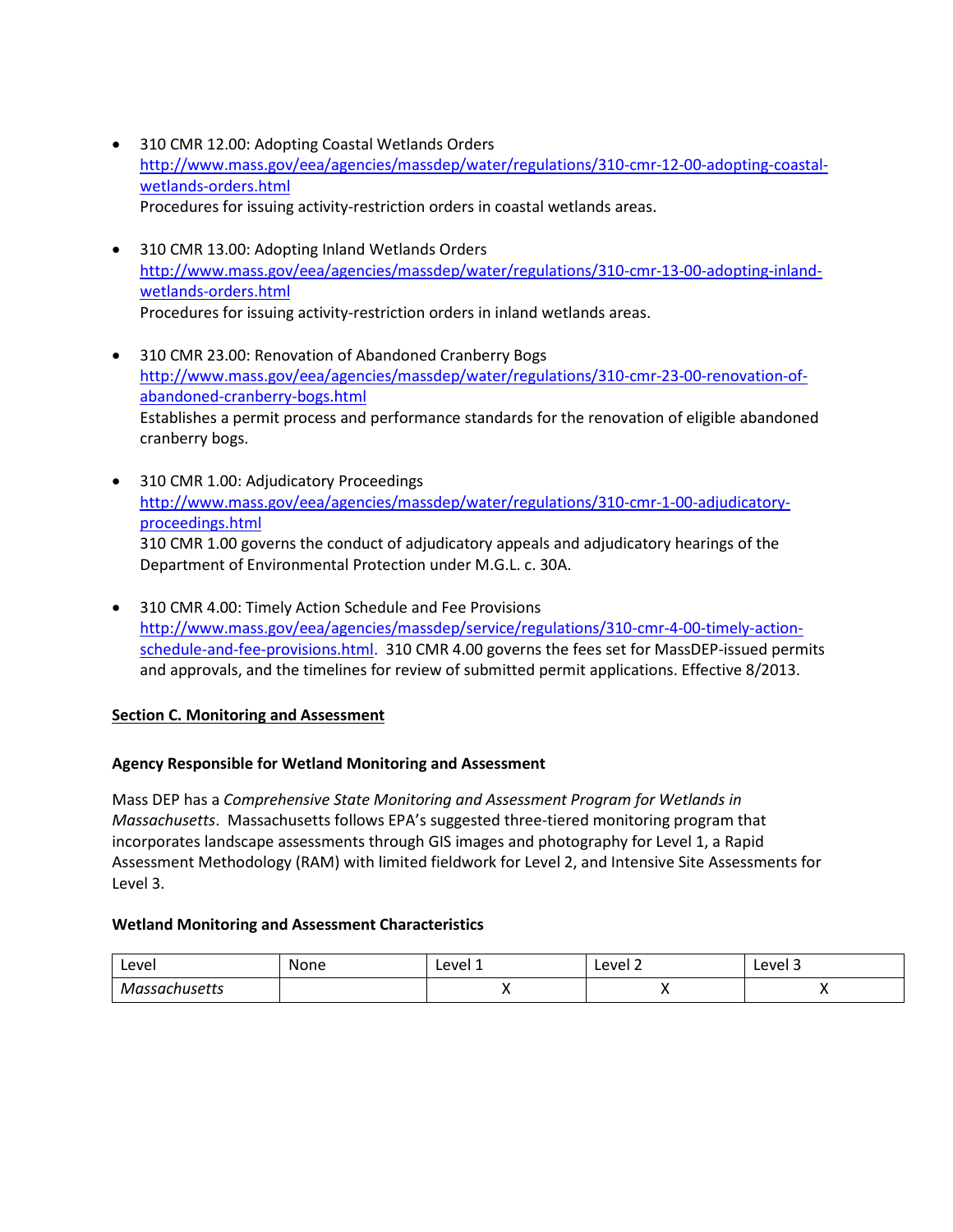| <b>Type</b>   | None | <b>IBI</b>   | Conditional        | Functional         |
|---------------|------|--------------|--------------------|--------------------|
| Massachusetts |      |              | χ                  |                    |
|               |      | (Under       | (Assess condition) | Pollution          |
|               |      | development) |                    | prevention, flood  |
|               |      |              |                    | control, water     |
|               |      |              |                    | supply protection, |
|               |      |              |                    | protection of      |
|               |      |              |                    | fisheries and      |
|               |      |              |                    | wildlife, storm    |
|               |      |              |                    | damage prevention. |

\*Don't have a functional assessment but regulations are structured to provide protections for these functions. There are currently no tools separate from state regulations yet.

| Frequency     | None | Project Specific | Ongoing |
|---------------|------|------------------|---------|
| Massachusetts |      |                  |         |

*Description:* In March 2006, MassDEP issued the Massachusetts Wildlife Habitat Protection Guidelines for Inland Resource Areas. During the development of the guidance, MassDEP adopted the *Conservation Assessment and Prioritization System* (CAPS) developed by the University of Massachusetts in Amherst (UMass) as the approach to mapping wildlife habitat of potential regional or statewide importance. The CAPS is an objective, dynamic, and flexible computer model designed to evaluate the baseline ecological integrity of lands and waters and to identify and prioritize land for habitat conservation. The results of CAPS are essentially predictions about the ecological condition of an area over time. MassDEP is using CAPS in a number of ways. Through funding from the EPA, the MassDEP Wetlands Program worked with UMass to create maps that identify potentially important wildlife habitat using the CAPS model to determine which areas need more detailed evaluation. CAPS is also the basis for MassDEP's wetland monitoring and assessment strategy.

MassDEP and UMass have been developing a monitoring and assessment strategy for several years now that will provide information about ecological condition for a large number and wide range of wetlands. The strategies will allow us to identify wetlands that do not meet quality standards and that therefore should be the focus of additional protection, remediation or restoration efforts through policy, regulation or outreach. Other goals of the monitoring and assessment program including assessment of wetland condition changes over time, wetland mitigation success, and stream fragmentation and improvement in continuity.

### **Mapping/Inventory**

The Massachusetts Department of Environmental Protection's Wetlands Conservancy Program is mapping the state's wetlands using aerial photography and photointerpretation to delineate wetland boundaries. The Program produces maps identifying wetlands that are one quarter acre or larger in size. DEP uses these maps to document the extent and condition of the state's wetlands and to improve coordination among regulatory programs on wetland and water quality issues. The Program also is mapping eelgrass beds along the coast. These important wetland resources serve as nursery areas for finfish and shellfish, filter pollutants, and buffer the shoreline from waves. Since these habitats are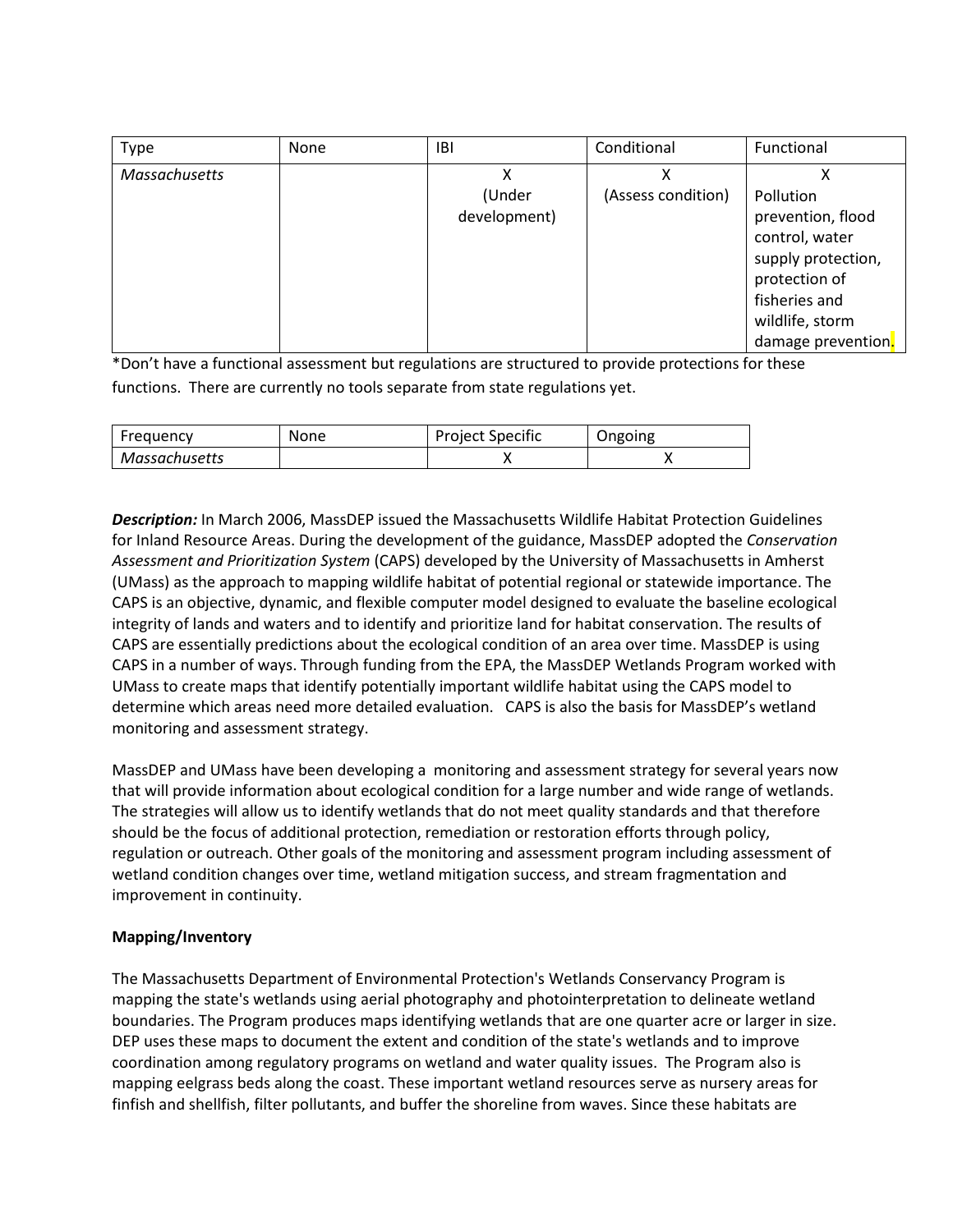negatively affected by pollution, they are good indicators of water quality along the coast. This valuable resource information is being shared with communities and other state agencies.

## **State Wetland Mapping Information Portal**

The Massachusetts Department of Environmental Protection's Wetlands Conservancy Program supplies this vital resource information to communities. When the maps for a city or town have been completed, MassDEP makes the maps available for download or on-line viewing via the Massachusetts Office of Geographic Information and also makes the maps available for on-line viewing via the MassDEP website. Commissions have found the maps useful in creating local wetland inventories, cross-checking permit application plans, and assisting in enforcement. The wetland maps also are a valuable planning tool for other municipal boards, planning agencies, landowners, and consultants. (Note: wetland delineations developed in this inventory are photointerpreted and do not substitute for the delineation information required under the wetland regulations.)

# **Wetland Classification and Assessment**

Massachusetts has it own wetland classification system. Additionally, the MassDEP Wetland Mapping Program maps both coastal and inland wetlands. The seven categories of freshwater wetlands include: marsh, deep marsh, open water, shrub swamp, wooded swamp, bog, and cranberry bog. The eight categories of coastal wetlands include: tide flat, beaches, dunes, salt marsh, barrier beach, rocky shore, coastal bank, and open water.

# **Statewide Monitoring Plan**

Massachussetts has been working to develop a comprehensive state wetland monitoring and assessment program. [http://www.mass.gov/eea/docs/dep/water/resources/a-thru-m/cap2011.pdf.](http://www.mass.gov/eea/docs/dep/water/resources/a-thru-m/cap2011.pdf) Although the Massachusetts monitoring and assessment strategy is still under development, pilot monitoring has generally been following the agency's water monitoring 5-year rotating plan. Mass DEP outlines specific monitoring and assessment goals in the state wetland program plan [\(http://water.epa.gov/type/wetlands/upload/ma\\_wpp\\_and\\_transmittal\\_letter.pdf\)](http://water.epa.gov/type/wetlands/upload/ma_wpp_and_transmittal_letter.pdf).

# **Overall Wetland Gain and Loss Tracking System**

The MassDEP Wetland Information Resources database (WIRe) system electronically tracks resource alteration and replacement areas that are proposed during the permitting process, or that occurs illegally. The disposition of alterations and restoration handled through enforcement actions are tracked in the system. Electronic data is also supplemented by MassDEP staff by entered resource alteration and replacement data for the majority of the Notices of Intent (NOI's) submitted via hard copy.

Mass DEP also tracks wetland change through GIS imagery that is used for analysis and improved enforcement. The agency's Wetlands Loss Mapping Project maps are used to identify those wetlands that have been filled in the state. Mass DEP collects data on the following indicators: Percent of state with wetlands loss data from aerial photogrammetry, acres of wetlands loss per flight, number of Wetlands Loss Polygons, acres of wetlands loss per year, number of wetlands loss enforcement cases, causes of wetlands loss, and disposition of wetlands.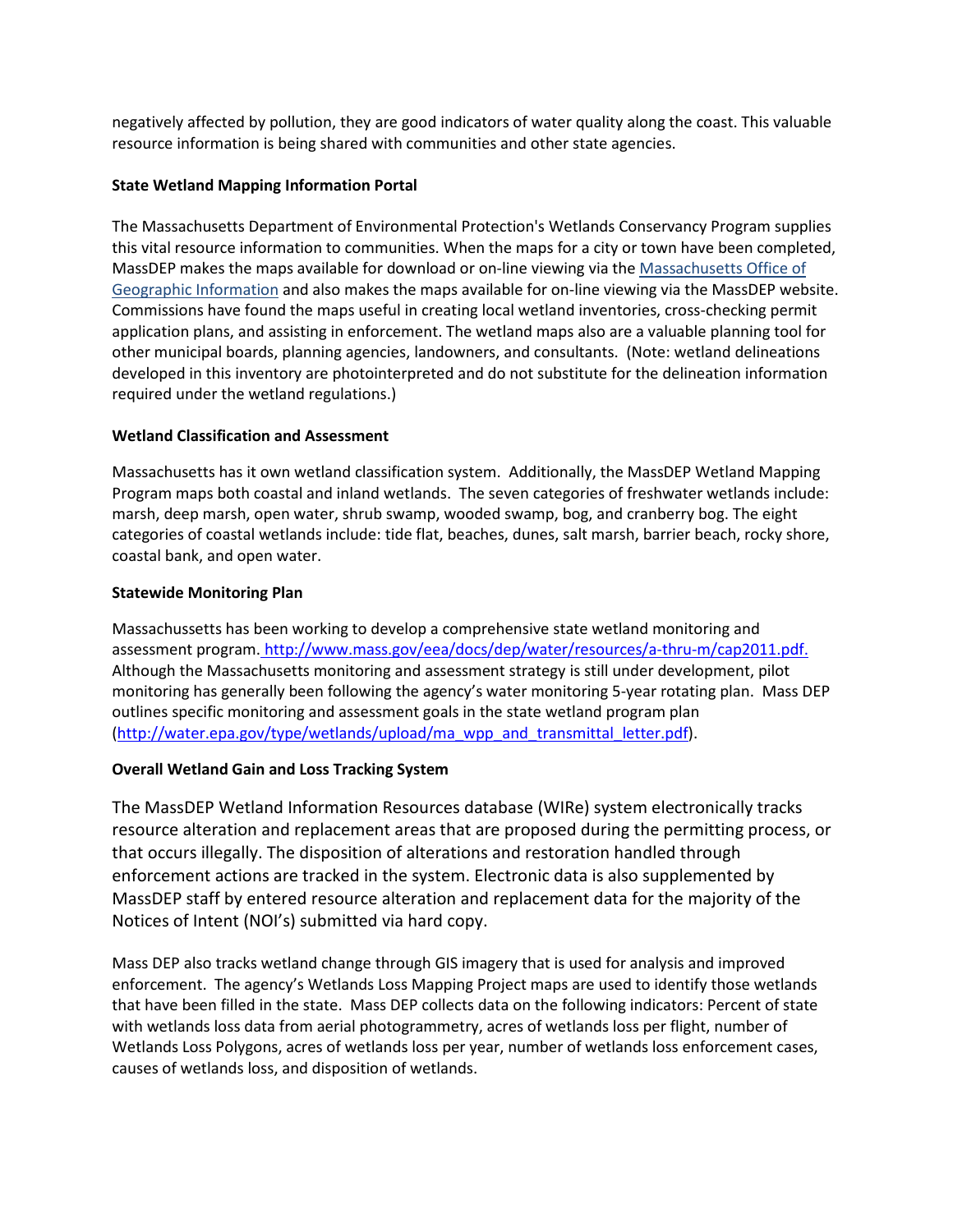# **Massachusetts' wetland monitoring and assessment program has the following characteristics:**

| Level         | None | Level 1 | Level 2 | Level 3 |
|---------------|------|---------|---------|---------|
| Massachusetts |      | . .     | ,,      |         |

| Type          | None | IBI | Condition    | Functional  |
|---------------|------|-----|--------------|-------------|
| Massachusetts |      | ,,  | $\mathbf{v}$ | Information |
|               |      |     |              | needed      |

| Frequency     | None | <b>Project Specific</b> | Ongoing |
|---------------|------|-------------------------|---------|
| Massachusetts |      |                         |         |

### **National Wetland Condition Assessment (NWCA) Participation**

| <b>NWCA Study Type</b>      | <b>Yes</b> | No |
|-----------------------------|------------|----|
| <b>National Study</b>       |            |    |
| State Intensification Study |            |    |

**Detail:** The state did not do the sampling for NWCA, but participated in other ways.

# <span id="page-10-0"></span>**Section D. Wetland Water Quality Standards**

| <b>Type</b>       | <b>None</b> | <b>Use Existing</b><br><b>WQ Standards</b> | <b>In Process</b> | Adopted | <b>Future</b><br><b>Direction</b> |
|-------------------|-------------|--------------------------------------------|-------------------|---------|-----------------------------------|
| Wetland-          |             |                                            |                   |         |                                   |
| specific          |             | $\pmb{\mathsf{X}}$                         |                   |         |                                   |
| <b>Designated</b> |             |                                            |                   |         |                                   |
| <b>Uses</b>       |             |                                            |                   |         |                                   |
|                   |             |                                            |                   |         |                                   |
| <b>Narrative</b>  |             |                                            |                   |         |                                   |
| criteria in the   |             |                                            |                   |         |                                   |
| standards to      |             | $\pmb{\mathsf{X}}$                         |                   |         |                                   |
| protect           |             |                                            |                   |         |                                   |
| designated        |             |                                            |                   |         |                                   |
| wetland uses      |             |                                            |                   |         |                                   |
| <b>Numeric</b>    |             |                                            |                   |         |                                   |
| criteria in the   |             |                                            |                   |         |                                   |
| standards         |             | $\pmb{\times}$                             |                   |         |                                   |
| based on          |             |                                            |                   |         |                                   |
| wetland type      |             |                                            |                   |         |                                   |
| and location to   |             |                                            |                   |         |                                   |
|                   |             |                                            |                   |         |                                   |
| protect the       |             |                                            |                   |         |                                   |
| designated uses   |             |                                            |                   |         |                                   |
| Anti-             |             |                                            |                   |         |                                   |
| degradation       |             | $\pmb{\mathsf{X}}$                         |                   |         |                                   |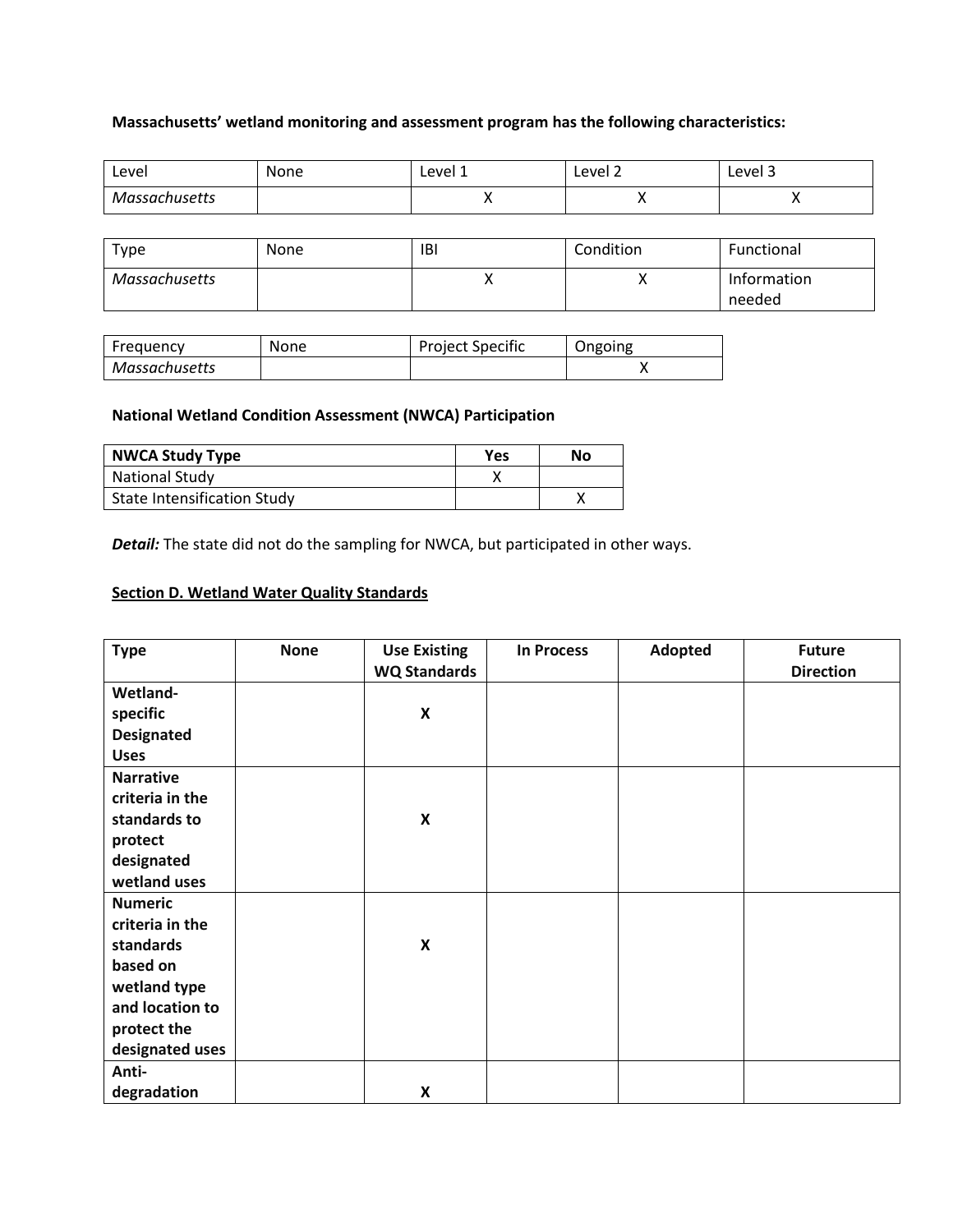| policy includes |  |  |  |
|-----------------|--|--|--|
| wetlands        |  |  |  |

### *Description:*

The Clean Water Act requires states to develop Water Quality Standards for Waters of the United States. In Massachusetts, the primary classification system for water bodies and wetlands centers on the role of those Waters for providing drinking water. In general, water bodies that serve as drinking water supplies, as well as tributaries to those water bodies and associated wetlands, are included in Class A. Other wetlands and water bodies are included in Class B or coastal Classes SA and SB.

Currently the Massachusetts Water Quality Standards include narrative criteria for aquatic life. Although "fish, other aquatic life and wildlife" is included as a designated use in all Classes of wetlands and water bodies the biological condition or quality of those Waters is not currently a consideration in the designation of Class A, B and C Waters. However, a variety of Qualifiers are used to further refine the classification system, some of which ("cold water," "warm water," "aquatic life," and "shellfishing") are relevant for aquatic life use. The state is in the process of thinking about the potential future development of water quality standards.

### <span id="page-11-0"></span>**Section E: Voluntary Restoration and Protection**

| <b>Type of Work</b>             | <b>YES</b> | <b>NO</b> | <b>Description</b>                                                                                                                                                          |
|---------------------------------|------------|-----------|-----------------------------------------------------------------------------------------------------------------------------------------------------------------------------|
| Fund Wetland Restoration (may   | x          |           |                                                                                                                                                                             |
| include easement agreements)    |            |           |                                                                                                                                                                             |
| <b>Private Land Restoration</b> | x          |           | DER partners with private landowners to remove aging<br>dams and restore wetlands such as abandoned cranberry<br>bogs                                                       |
| <b>Public Land Restoration</b>  | x          |           | DER restores wetland and riverine habitat on public lands<br>owned by municipalities, the federal government, and<br>the Commonwealth                                       |
| <b>Technical Assistance</b>     | x          |           | DER provides technical assistance to identify projects,<br>determine their feasibility, and guide engineering, design,<br>permitting, and construction                      |
| <b>Tax Incentives</b>           | X          |           | The state provides a program where towns cam provide<br>an incentive to charge up to 3% on real estate sales,<br>including protecting natural habitat (not weland-specific) |
| Other                           |            | x         |                                                                                                                                                                             |

### **Types of Wetland Restoration Work Funded by the State:**

**Description:** The Massachusetts Department of Fish and Game's Division of Ecological Restoration (DER) leads voluntary wetland restoration efforts for the state of Massachusetts. DER works proactively with landowners, municipalities, federal and state agencies, NGOs, and other partners to restore aquatic ecosystems. DER focuses its work on salt marsh restoration, freshwater wetland restoration, and river restoration. DER and DEP work cooperatively to facilitate these projects, with pre-application coordination providing a vehicle to discuss and resolve technical and regulatory issues. Through these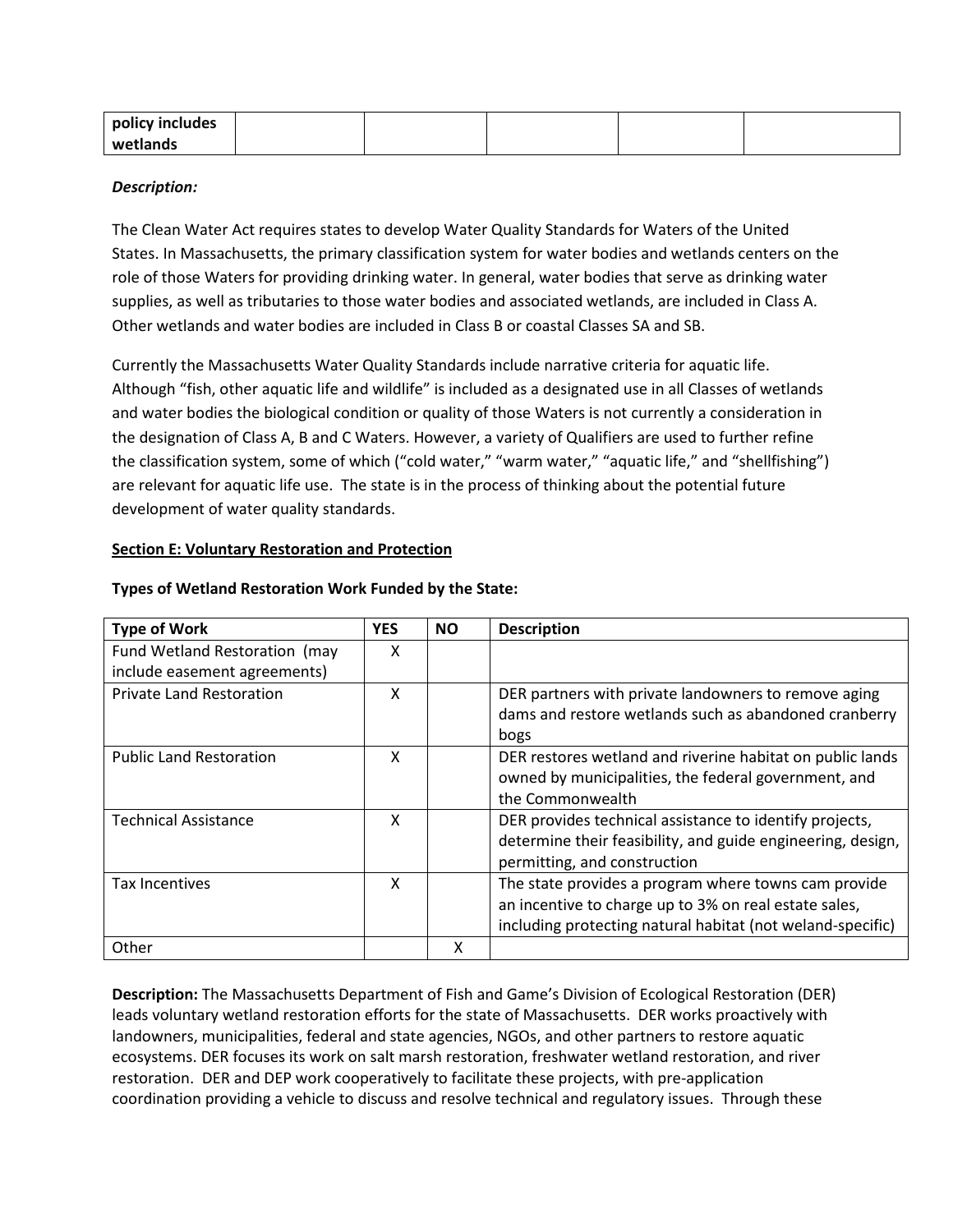efforts MassDEP has been active in promoting wetland restoration both in the pre-application and implementation stages of voluntary restoration projects. DER's key accomplishments include:

- Restoration of more than 1,500 acres of wetland, both tidal and non-tidal;
- Opening up more than 150 river miles to migratory and resident fish;
- Raising more than \$45 million in non-state funds for river and wetland restoration since its inception in 2009.

#### **Voluntary Wetland Restoration Program Components**

| <b>Wetland Restoration Efforts</b> | Nothing in<br>the Works | <b>Planning</b> | <b>In Progress</b> | Complete |
|------------------------------------|-------------------------|-----------------|--------------------|----------|
| Program has a set of restoration   |                         |                 |                    | χ        |
| goals                              |                         |                 |                    |          |
| Coordinate with relevant           |                         |                 |                    |          |
| agencies that outline              |                         |                 | X                  |          |
| restoration/protection goals and   |                         |                 |                    |          |
| strategies and timeframes          |                         |                 |                    |          |
| Developed multi-agency body to     |                         |                 |                    |          |
| coordinate restoration/            |                         |                 |                    | X        |
| protection efforts                 |                         |                 |                    |          |
| Set restoration goals based on     |                         |                 |                    |          |
| agency objectives and available    |                         |                 | Χ                  |          |
| information                        |                         |                 |                    |          |

### **Goals for Restoration Projects**

| Goal                         | <b>Yes</b> | <b>No</b> | <b>Description</b>                                     |
|------------------------------|------------|-----------|--------------------------------------------------------|
| No Net Loss                  |            | X         |                                                        |
| Reverse Loss/Net Gain        | X          |           | Over 1500 acres of wetlands have been restored         |
| <b>NPS</b>                   | X          |           | Restored wetlands serve as buffers for NPS pollution   |
| <b>TMDLs</b>                 | X          |           | Wetland restoration and dam removal projects may       |
|                              |            |           | address water quality issues on streams with TMDLs     |
| Habitat                      | X          |           | Wetland and river restoration projects restore habitat |
|                              |            |           | for wildlife and aquatic organisms                     |
| <b>Coastal Protection</b>    | X          |           | Salt marsh restoration projects protect the coastline  |
| <b>Floodwater Protection</b> | X          |           | Dam removal projects increase flood storage in         |
|                              |            |           | floodplains formerly submerged by the dam              |
| Groundwater                  | X          |           | Restoration of former cranberry bogs provide for       |
|                              |            |           | increased filtration of surface water to groundwater   |
| Other (please describe)      |            |           |                                                        |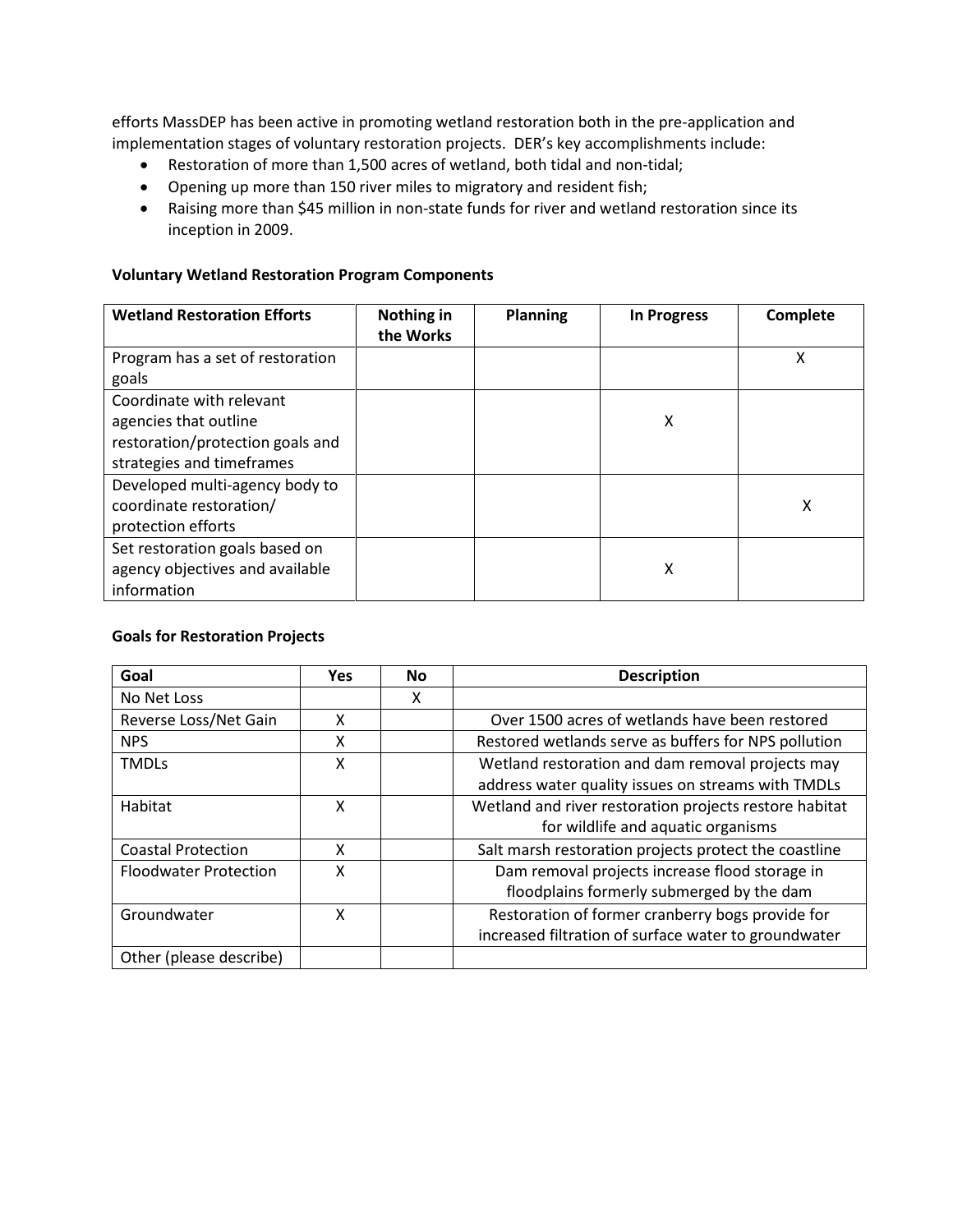# **Massachusetts landowner guides/handbooks to assist with voluntary restoration efforts:**

MassDEP, DER, and the Massachusetts Executive Office of Energy and Environmental Affairs developed these guidance documents:

• Dam Removal and the Wetland Regulations (2007). This guidance document assists volunteer Conservation Commissions with the process of reviewing dam removal applications under the MA Wetlands Protection Act.

<http://www.mass.gov/eea/docs/dep/water/resources/a-thru-m/dmpol.pdf>

- Dam Removal in Massachusetts: a Basic Guide for Project Proponents (2007). This document provides dam removal project managers with guidance on the technical, funding, and regulatory aspects of dam removal for river restoration. <http://www.mass.gov/eea/docs/eea/water/damremoval-guidance.pdf>
- Massachusetts DER provides a list of potential restoration sites for voluntary wetland restoration projects.

# <span id="page-13-0"></span>**Section F. Innovative Education and Outreach Efforts**

- The MassDEP **Circuit Rider Program** provides quality outreach, training and technical assistance to conservation commissions, other local officials, wetland permit applicants and their consultants, environmental groups, watershed associations and state and federal agency staff. There are three regional circuit riders and a coordinator based in Boston.
- Volunteers collect water quality information as part of the Massachusetts Estuaries Project and learn about problems facing water quality through the project.

### **Section G. Climate Change and Wetlands**

The Massachusetts Wetland Program works on climate change-related issues and projects. The state has been awarded EPA Wetland Program Development Grants for climate change work and updated its regulations to address climate change for coastal floodplains ("land subject to coastal storm flowage"). In 2004 Massachusetts released its Climate Action Plan and in 2008 the State passed the Global Warming Solutions Act (http://www.mass.gov/eea/air-water-climate-change/climatechange/massachusetts-global-warming-solutions-act/ ), which formalized the plan in regulation. Massachusetts is part of the ten-state Regional Greenhouse Gas Initiative "Reggie." The state has a Climate Change Adaptation Advisory Committee which was formed in 2009 and continues to work on these issues. The committee created a report, published in 2011, which includes a focus on wetland ecosystems, addresses their specific vulnerabilities by wetland type, and identifies strategies to reduce the impacts of climate change on wetlands [\(http://www.mass.gov/eea/docs/eea/energy/cca/eea](http://www.mass.gov/eea/docs/eea/energy/cca/eea-climate-adaptation-chapter4.pdf)[climate-adaptation-chapter4.pdf\)](http://www.mass.gov/eea/docs/eea/energy/cca/eea-climate-adaptation-chapter4.pdf).

In 2013, the Massachusetts Legislature established a Coastal Erosion Commission (CEC) to investigate and document the levels and impacts of coastal erosion in the Commonwealth. The CEC was charged with developing strategies and recommendations to reduce, minimize, or eliminate the magnitude and frequency of coastal erosion and its adverse impacts on property, infrastructure, public safety, and beaches and dunes. The CEC was also charged with: (1) making a reasonable assessment of coastal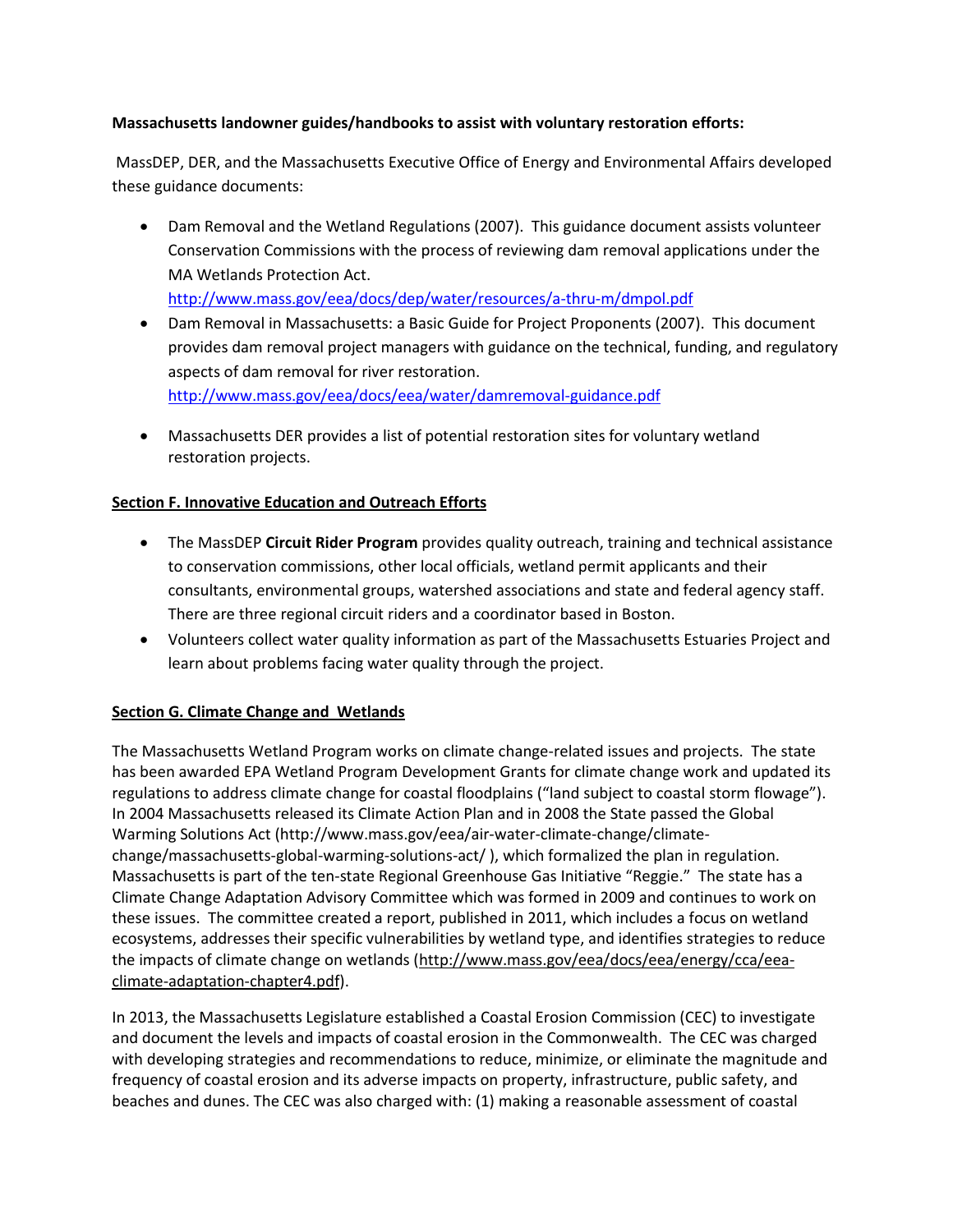erosion and corresponding appraisal of the financial damage to property, infrastructure and beach and dune resources incurred from 1978 to the present; (2) making a reasonable estimate of the damages likely to occur in the next 10 years under current conditions, regulations and laws; (3) evaluating current rules, regulations and laws governing shoreline management practices; and (4) examining possible changes and cost-effective measures to improve the ability of municipalities and private property owners to reduce or eliminate the impacts of coastal erosion without undue adverse environmental impacts.

A January 2015 draft report presents the work, findings, and recommendations of the CEC. The draft report is currently undergoing public review and comment. The recommendations included: 1. Continue to develop information on coastal processes; 2 improve decision-making to incorporate the costs of coastal erosion on public infrastructure, private property, and natural resources; 3. develop performance standards to direct new development and substantial redevelopment away from high hazard areas; 4. improve the use of sediment resources for beach and dune nourishment and restoration; and 5. Provide shoreline management assistance and outreach.

Because of their particular relevance and applicability, the Commission closely reviewed the reports and recommendations of two Massachusetts-specific initiatives—the 2007 Coastal Hazards Commission [\(http://www.mass.gov/eea/agencies/czm/program-areas/stormsmart-coasts/coastal-hazards](http://www.mass.gov/eea/agencies/czm/program-areas/stormsmart-coasts/coastal-hazards-commission/)[commission/\)](http://www.mass.gov/eea/agencies/czm/program-areas/stormsmart-coasts/coastal-hazards-commission/) and the 2011 Massachusetts Climate Change Adaptation Committee [\(http://www.mass.gov/eea/waste-mgnt-recycling/air-quality/green-house-gas-and-climate](http://www.mass.gov/eea/waste-mgnt-recycling/air-quality/green-house-gas-and-climate-change/climate-change-adaptation/climate-change-adaptation-report.html)[change/climate-change-adaptation/climate-change-adaptation-report.html](http://www.mass.gov/eea/waste-mgnt-recycling/air-quality/green-house-gas-and-climate-change/climate-change-adaptation/climate-change-adaptation-report.html) ).

| <b>Entity/Program Area</b>       | Yes/No     | <b>Description of the Connection</b>                           |
|----------------------------------|------------|----------------------------------------------------------------|
| NPDES/Stormwater                 | <b>YES</b> | Stormwater manual includes information about wetland           |
|                                  |            | regulation and protections; wetland regulations include        |
|                                  |            | stormwater regulation information                              |
| 303(d)                           | <b>YES</b> | But still in development                                       |
| 305(b) Reporting                 | YES.       | Reporting on development strategies at this point              |
| <b>TMDL</b>                      | NO.        | However, there is ongoing research around wetlands for         |
|                                  |            | nitrogen attenuation                                           |
| <b>Climate Change/Resiliency</b> | <b>YES</b> | Coastal floodplains, adaptation, precipitation frequency and   |
|                                  |            | intensity                                                      |
| Land Use Planning/               |            | Watershed-based Massachusetts Water management Act.            |
| watershed planning               |            | Collaborate with Watershed Planning Group.                     |
| Flood/Hazard Mitigation          |            |                                                                |
| Coastal Work                     | YES.       | Wetland preservation is divided between freshwater and         |
|                                  |            | coastal wetland management. The two parts coordinate.          |
| Other (Specify)                  | <b>YES</b> | Natural Heritage Program - rare species and habitat integrated |
|                                  |            | into permitting process; adopted floristic assessment          |

# <span id="page-14-0"></span>**Section H. Integration Efforts**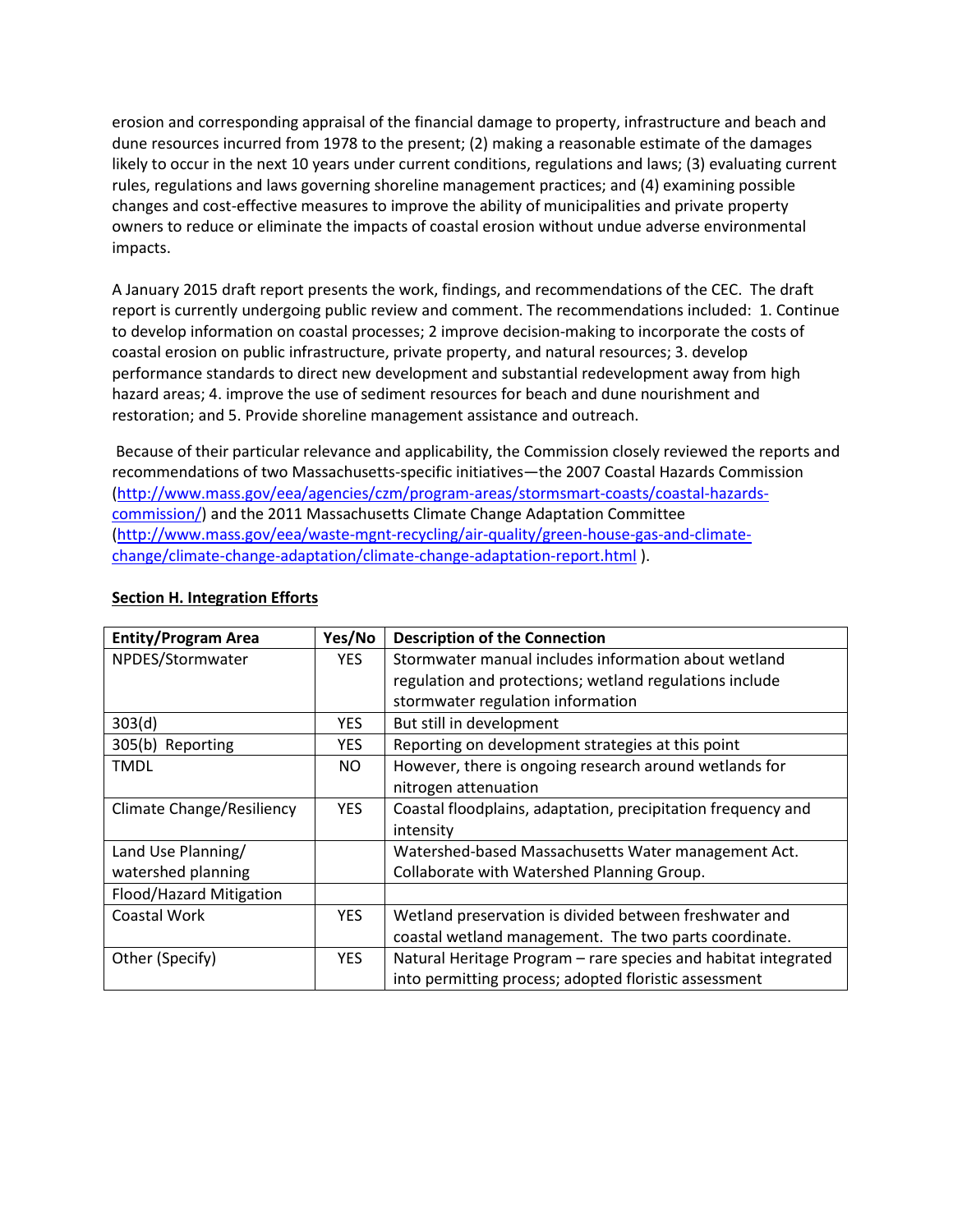#### **Section I. ASWM's State Wetland Program Continuum**

*This graphic represents Massachusetts' state wetland program status for each of EPA's four Core Elements*

| <b>Continuum Stage</b>                                                                                                                    |           | <b>Core Element</b><br>1: Regulation | <b>Core Element</b><br>2: Monitoring<br>& Assessment | <b>Core Element</b><br>3: Wetland<br><b>Water Quality</b><br><b>Standards</b>        | <b>Core Element</b><br>4:<br>Voluntary<br>Restoration |
|-------------------------------------------------------------------------------------------------------------------------------------------|-----------|--------------------------------------|------------------------------------------------------|--------------------------------------------------------------------------------------|-------------------------------------------------------|
| Mature Stage +<br><b>Ongoing</b><br>Improvements<br><b>Working on</b><br>Implementation<br><b>Working on</b><br><b>Developing Element</b> | High<br>Л | X                                    | X                                                    |                                                                                      | X                                                     |
| <b>Early Stage</b>                                                                                                                        | Low       |                                      |                                                      | X<br>(Have<br>standards that<br>include<br>wetlands, but<br>are not WL-<br>specific) |                                                       |

Mass DEP staff indicate that Massachusetts' water quality standards are "protective of wetlands"

#### **Section J. State Wetland Program Contact Information**

#### **Lealdon Langley**

Director, Wetlands and Waterways Program Mass DEP One Winter Street, 5<sup>th</sup> Floor Boston, MA 02067 617-574-6882 [Lealdon.Langley@state.ma.us](mailto:Lealdon.Langley@state.ma.us)

#### **Michael Stroman**

Deputy Director, Wetlands Program Mass DEP One Winter Street, 5<sup>th</sup> Floor Boston, MA 02067 617-292-5526 [Michael.stroman@state.ma.us](mailto:Michael.stroman@state.ma.us)

# **Lisa Rhodes (Mitigation, Monitoring and Assessment)** Wetland Program

Mass DEP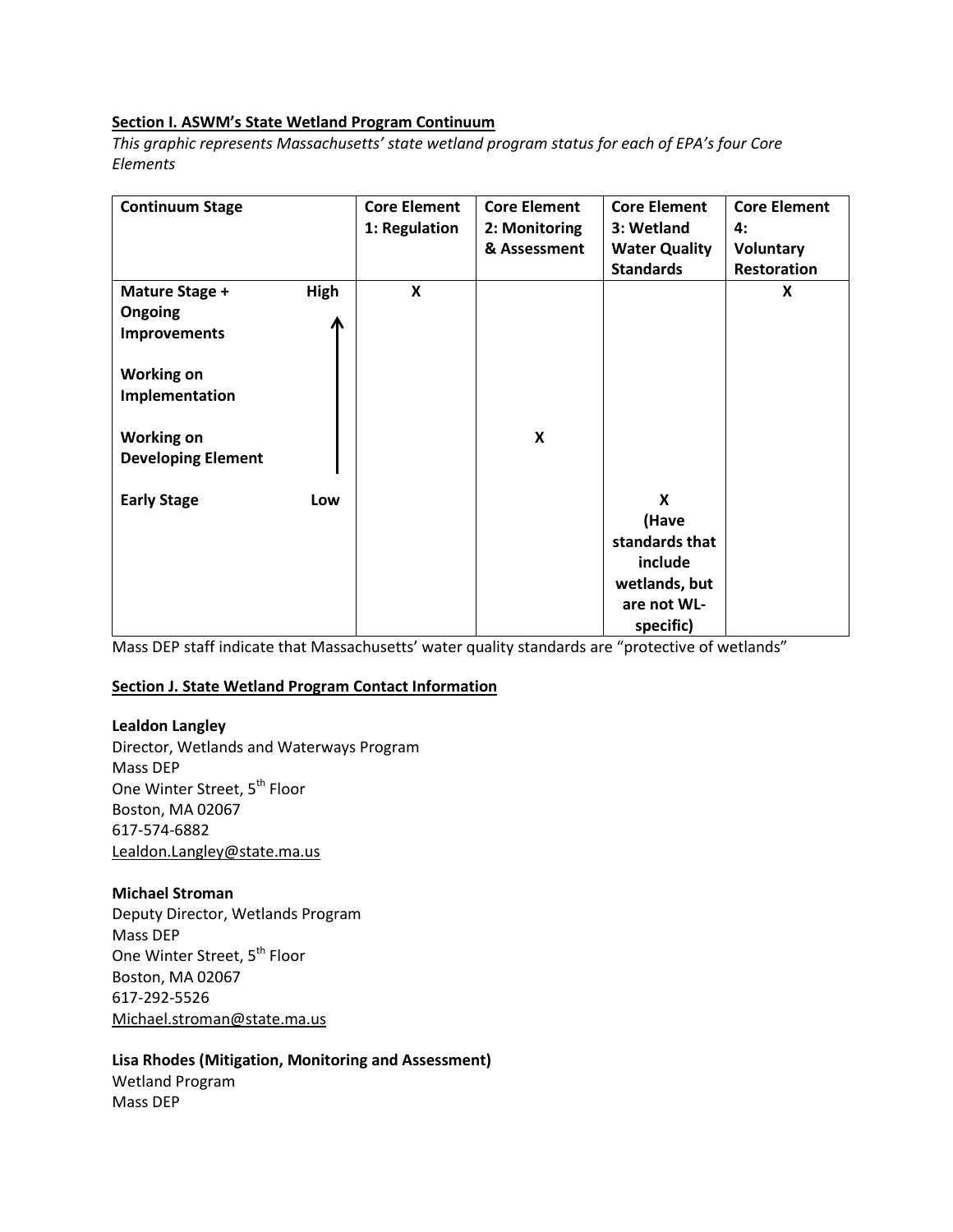One Winter Street, 5<sup>th</sup> Floor Boston, MA 02067 617-292-5512 [Lisa.rhodes@state.ma.us](mailto:Lisa.rhodes@state.ma.us)

# **Section K. Useful Website Links for Massachusetts**

### **State Government Programs**

- 1. Department of Environmental Protection: Executive Office of Energy and Environmental Affairs
	- a) Environmental Protection: Water Resources: Wetlands & Watersheds <http://www.mass.gov/eea/agencies/massdep/water/watersheds/>
		- i. The Massachusetts Wetland Program [http://water.epa.gov/type/wetlands/upload/ma\\_wpp\\_and\\_transmittal\\_letter.p](http://water.epa.gov/type/wetlands/upload/ma_wpp_and_transmittal_letter.pdf) [df](http://water.epa.gov/type/wetlands/upload/ma_wpp_and_transmittal_letter.pdf)
		- ii. Massachusetts Watershed-Based Plan <http://public.dep.state.ma.us/watershed/>
		- iii. Wetlands Protection [http://www.mass.gov/eea/agencies/massdep/water/watersheds/wetlands](http://www.mass.gov/eea/agencies/massdep/water/watersheds/wetlands-protection.html)[protection.html](http://www.mass.gov/eea/agencies/massdep/water/watersheds/wetlands-protection.html)
		- iv. Waterways [http://www.mass.gov/eea/agencies/massdep/water/watersheds/waterways.ht](http://www.mass.gov/eea/agencies/massdep/water/watersheds/waterways.html) [ml](http://www.mass.gov/eea/agencies/massdep/water/watersheds/waterways.html)
		- v. Coastal Resources and Estuaries [http://www.mass.gov/eea/agencies/massdep/water/watersheds/coastal](http://www.mass.gov/eea/agencies/massdep/water/watersheds/coastal-resources-and-estuaries.html)[resources-and-estuaries.html](http://www.mass.gov/eea/agencies/massdep/water/watersheds/coastal-resources-and-estuaries.html)
		- vi. Nonpoint Source Pollution [http://www.mass.gov/eea/agencies/massdep/water/watersheds/nonpoint](http://www.mass.gov/eea/agencies/massdep/water/watersheds/nonpoint-source-pollution.html)[source-pollution.html](http://www.mass.gov/eea/agencies/massdep/water/watersheds/nonpoint-source-pollution.html)
		- vii. Stormwater [http://www.mass.gov/eea/agencies/massdep/water/wastewater/stormwater.h](http://www.mass.gov/eea/agencies/massdep/water/wastewater/stormwater.html) [tml](http://www.mass.gov/eea/agencies/massdep/water/wastewater/stormwater.html)
		- viii. Water Quality Assessments [http://www.mass.gov/eea/agencies/massdep/water/watersheds/water-quality](http://www.mass.gov/eea/agencies/massdep/water/watersheds/water-quality-assessments.html)[assessments.html](http://www.mass.gov/eea/agencies/massdep/water/watersheds/water-quality-assessments.html)
		- ix. Wetland Monitoring and Assessment

http://www.mass.gov/eea/agencies/massdep/water/watersheds/wetlandsprotection.html#2

x. Water Quality Management Program [http://www.mass.gov/eea/agencies/massdep/water/watersheds/water-quality](http://www.mass.gov/eea/agencies/massdep/water/watersheds/water-quality-monitoring-program.html)[monitoring-program.html](http://www.mass.gov/eea/agencies/massdep/water/watersheds/water-quality-monitoring-program.html)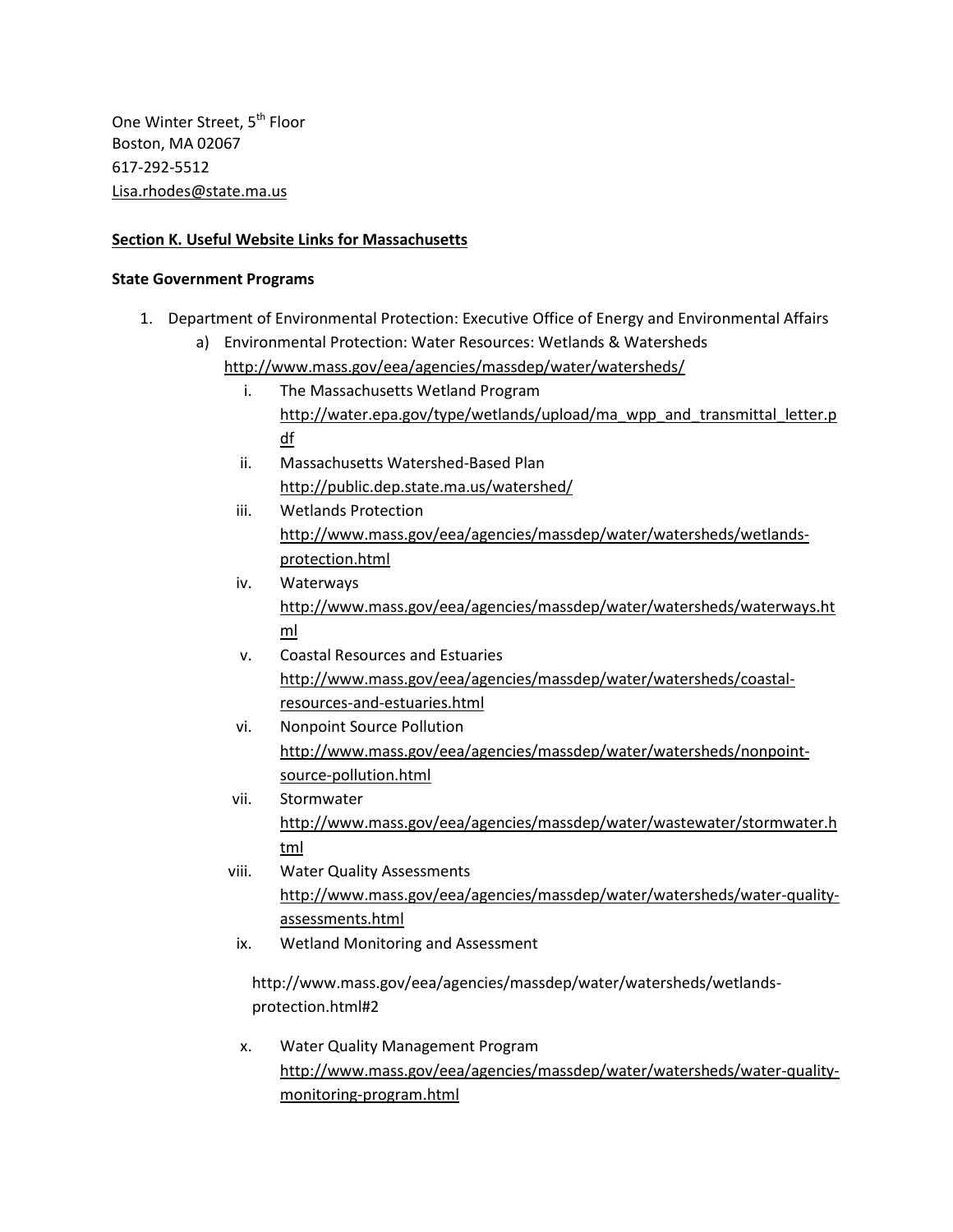- xi. Water Resources Policies & Guidance Documents [http://www.mass.gov/eea/agencies/massdep/water/regulations/water](http://www.mass.gov/eea/agencies/massdep/water/regulations/water-resources-policies-and-guidance-documents.html)[resources-policies-and-guidance-documents.html](http://www.mass.gov/eea/agencies/massdep/water/regulations/water-resources-policies-and-guidance-documents.html)
- xii. Water Resources Regulations & Standards [http://www.mass.gov/eea/agencies/massdep/water/regulations/regulations](http://www.mass.gov/eea/agencies/massdep/water/regulations/regulations-and-standards.html)[and-standards.html](http://www.mass.gov/eea/agencies/massdep/water/regulations/regulations-and-standards.html)
- b) Land Use, Habitats and Wildlife

<http://www.mass.gov/eea/land-use-habitats/>

- i. Land Use & Conservation <http://www.mass.gov/eea/land-use-habitats/land-conservation/>
- ii. Habitats <http://www.mass.gov/eea/land-use-habitats/habitats/>
- iii. Natural Resource Damages, Assessment, and Restoration <http://www.mass.gov/eea/land-use-habitats/antural-resource-damages/>
- iv. Wildlife Information <http://www.mass.gov/eea/land-use-habitats/wildlife-info/>
- v. Invasive Species <http://www.mass.gov/eea/land-use-habitats/invasive-species/>
- c) Water & Climate Change
	- <http://www.mass.gov/eea/air-water-climate-change/>
		- i. Preserving Water Resources [http://www.mass.gov/eea/air-water-climate-change/preserving-water](http://www.mass.gov/eea/air-water-climate-change/preserving-water-resources/)[resources/](http://www.mass.gov/eea/air-water-climate-change/preserving-water-resources/)
		- ii. Managing Wastewater & Stormwater <http://www.mass.gov/eea/air-water-climate-change/managing-wastewater/>
- d) Massachusetts Office of Coastal Zone Management
	- i. Buzzards Bay National Estuary Program <http://buzzardsbay.org/>
	- ii. StormSmart Coasts: Shoreline Change [http://www.mass.gov/eea/agencies/czm/program-areas/stormsmart](http://www.mass.gov/eea/agencies/czm/program-areas/stormsmart-coasts/shoreline-change/)[coasts/shoreline-change/](http://www.mass.gov/eea/agencies/czm/program-areas/stormsmart-coasts/shoreline-change/)
- e) Department of Agricultural Resources
	- i. State Reclamation and Mosquito Control Board CMMCP Wetland Restoration Program
- <http://www.cmmcp.org/restoration2.htm> 2. Department of Fish and Game: Division of Ecological Restoration
	- a) Aquatic Habitat Restoration <http://www.mass.gov/eea/agencies/dfg/der/aquatic-habitat-restoration/>
		- i. Wetlands Restoration [http://www.mass.gov/eea/agencies/dfg/der/aquatic-habitat](http://www.mass.gov/eea/agencies/dfg/der/aquatic-habitat-restoration/wetlands-restoration/)[restoration/wetlands-restoration/](http://www.mass.gov/eea/agencies/dfg/der/aquatic-habitat-restoration/wetlands-restoration/)